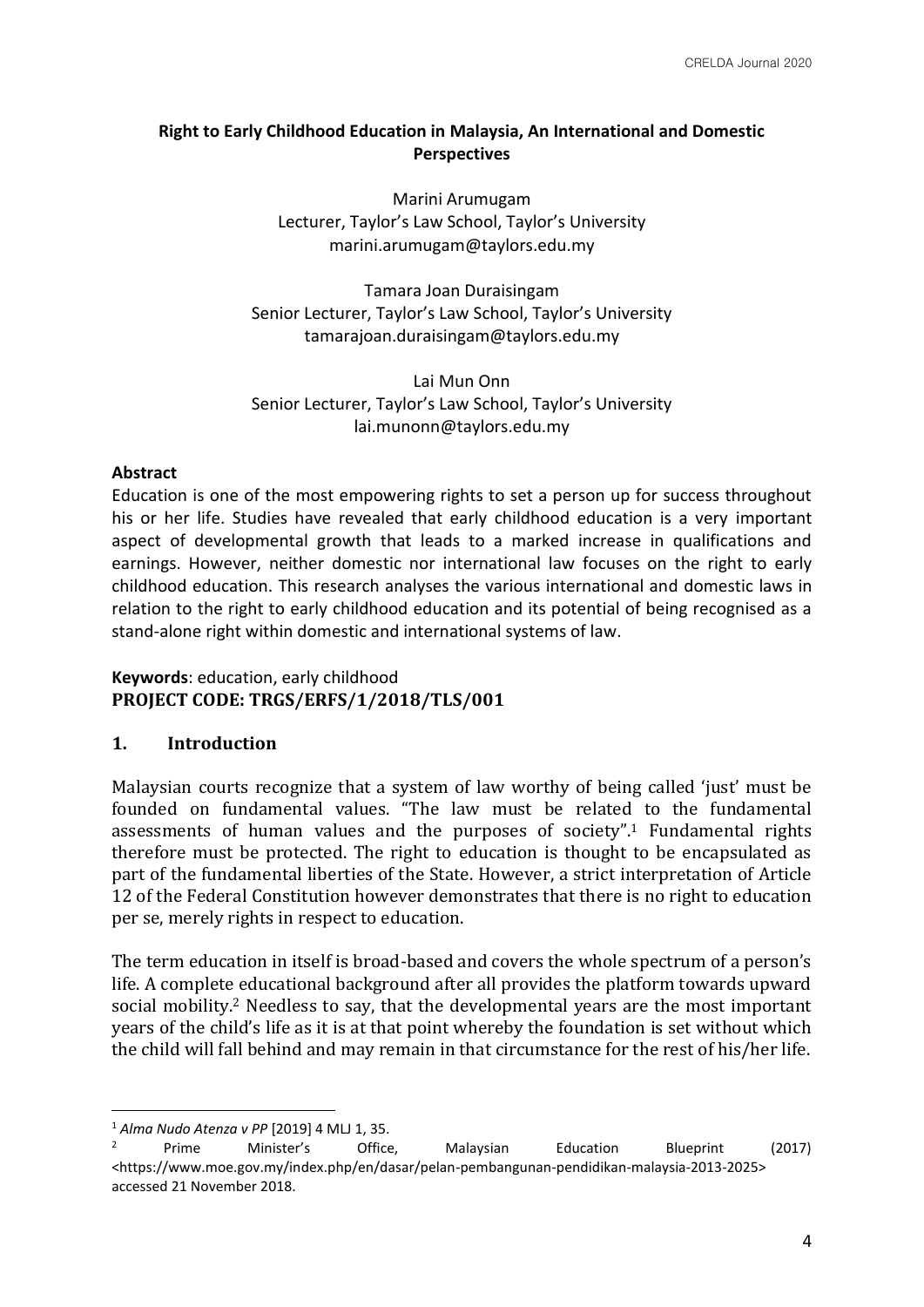In Malaysia, there is no compulsion on the state to provide early childhood education. This could account for the low enrolment of Malaysian children in early childhood programmes in Malaysia. Research has indicated that only 84.2% of young children in Malaysia have been enrolled in early childhood education programmes.<sup>3</sup> There are intractable hurdles and challenges that have emerged, particularly within marginalized communities in Malaysia due to the lack of compulsory early childhood education.

This study looks at the right to early childhood education within the international legal sphere in comparison with the current national sphere. Secondary data on specific and general international conventions, declarations, agreements and framework in comparison to the domestic constitutional and legislative setting will be analyzed to determine the availability of early childhood education within an international sphere and Malaysia's obligations towards these international sources of law. The research aims to be of practical utility in demonstrating to policy makers Malaysia's international obligation and to provide a strategy for the implementation of early childhood education of children residing in Malaysia.

# **2. Methodology**

The paradigm of research for this study is doctrinal, encompassing empirical elements through qualitative content analysis of relevant laws and policies.<sup>4</sup> This study aims at categorically analyzing the various formal international sources of law which provide either directly or indirectly for the right to education. These conventions include the Convention on the Rights of the Child 1989 (CRC), $5$  the International Covenant on Civil and Political Rights 1966 (ICCPR)<sup>6</sup> and the International Covenant on Economic, Social and Cultural Rights 1966 (ICESCR).<sup>7</sup> These primary conventions are complemented by other secondary conventions, some of which have been acceded to by the Malaysian government.

The research also looks at various soft laws that exist within the international sphere such as declarations, committee comments and resolutions. These sources of law though merely evidentiary are no less important as they pave the way towards the formation of customary international law on the right to education in general.

The procedural aspect of incorporation of international norms to meet the educational needs of children residing in Malaysia is covered through an analysis of the theories of incorporation of international law into the domestic sphere. The focus here would be the dualism theory as Malaysia subscribes to this approach of application of international law.

<sup>3</sup> Lydia Foong, *et al*, 'Private Sector Early Child Care and Education in Malaysia: Workforce Readiness for Further Education' (2018) 36 Kajian Malaysia 127.

<sup>4</sup> Anwarul Yaqin, *Legal Research and Writing* (LexisNexis 2007) 11.

<sup>5</sup> Convention on the Rights of the Child (adopted 20 November 1989, entered into force 2 September 1990) 1577 UNTS 13 (CRC).

<sup>6</sup> International Covenant on Civil and Political Rights (adopted 16 December 1966, entered into force 23 March 1976) 999 UNTS 171 (ICCPR).

<sup>&</sup>lt;sup>7</sup> International Covenant on Economic Social and Cultural Rights (adopted 16 December 1966, entered into force 3 January 1976) 999 UNTS 993 (ICESCR).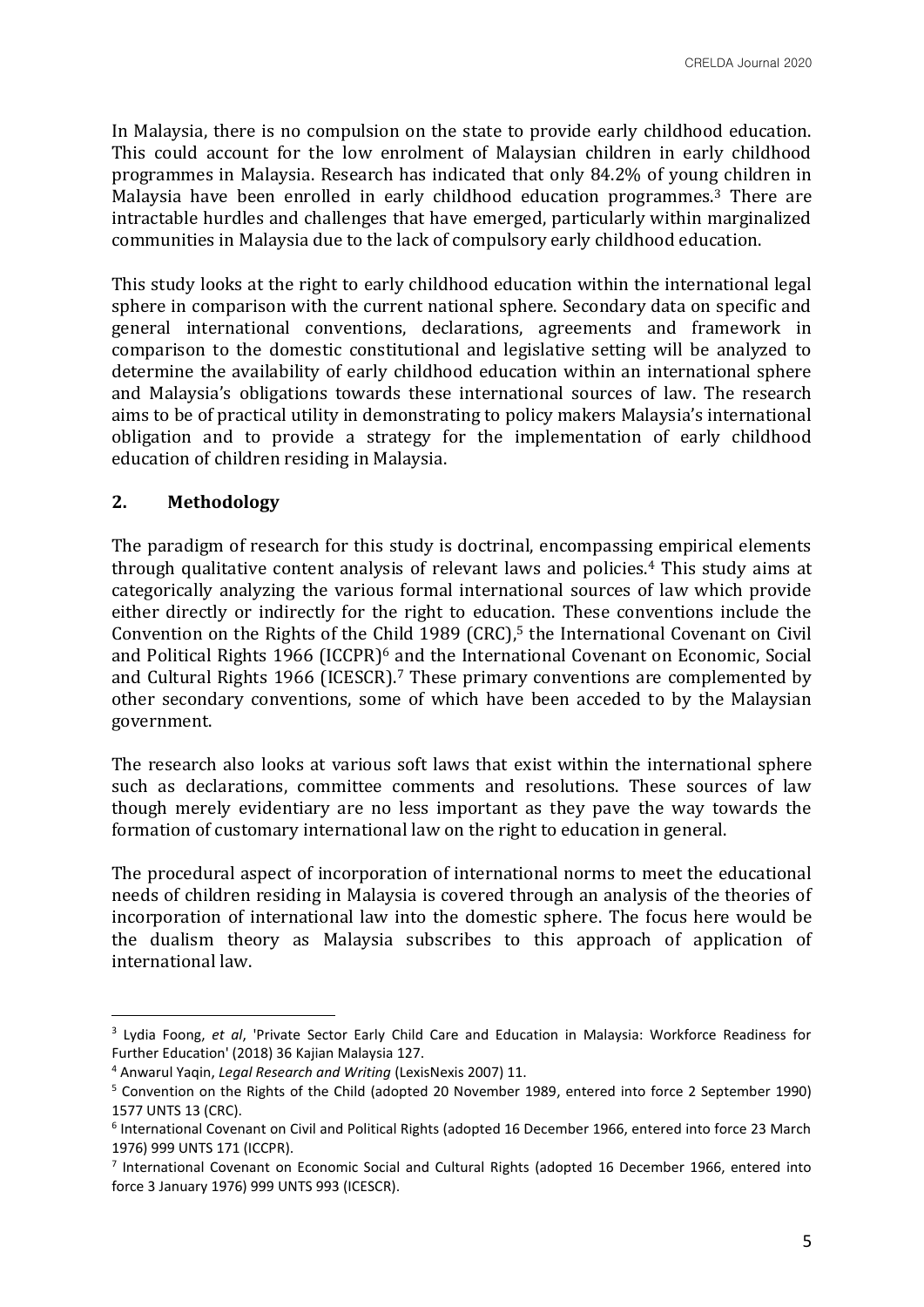Although a doctrinal study has its limitations, it does provide the foundational setting towards further socio-legal studies in collaboration with social scientists. Such collaborative work will be part of the research trajectory on this area of law. Selection of scope of study specifically covering international law as well as domestic law is conducted for the purpose of clearly demarcating both international and domestic law thereby acquiring a holistic perspective of the right to early childhood education.

#### **3. Benefits of Early Childhood Education**

It is evident that the early years of a child's life are crucial to later learning and social development.<sup>8</sup> It is the earliest years that lay the foundation of all learning. The building blocks of life are good health and nutrition, safety and support for emotional development in a caring home environment, and early and continuing cognitive stimulation through positive play and early learning.<sup>9</sup> It is in essence, the basic human right of every child to receive the support they need for their development. However, while early childhood is a time of massive potential for a child's development, it is also a period when children are especially susceptible to being left behind.<sup>10</sup>

Research in social science, psychology and neuroscience has shown that a child's early years is important to the progress in later years.<sup>11</sup> If a child has had the opportunity of early childhood education, research has proven that there is a marked increase in qualifications and earnings<sup>12</sup> from better school performance, increased school retention and increased higher education participation.<sup>13</sup> Further, studies have shown that children with the benefit of early childhood education have better social benefits including better health<sup>14</sup> and reduced crime levels.<sup>15</sup>

Beyond the development of a child, the lack of early childhood education has a great impact on a state. Research has indicated that it leads to a weaker economy and results in a great strain on the health, education and welfare system of a state.<sup>16</sup> An investment in early childhood education results in the most critical and cost-effective investment a

<sup>8</sup> Anon, 'Early Childhood Education and Care' (No. 4, 2012) Oireachtas Library & Research Service 3.

<sup>9</sup> United Nations Educational, Scientific and Cultural Organization, 'Education for All 2000-2015: Achievements and Challenges' (UNESCO Publishing 2015) <https://en.unesco.org/gem-report/report/2015/education-all-2000-2015-achievements-and-challenges> accessed 13 December 2019.

<sup>10</sup> International Labour Office, *Right Beginnings: Early Childhood Education and Educators: Global Dialogue Forum on Conditions of Personnel in Early Childhood Education* (International Labour Office, Sectoral Activities Department 2012) 5

<sup>&</sup>lt;https://www.ohchr.org/Documents/Issues/Education/QuestionnaireEducation/ILOPartIIIOfIV.pdf> accessed 13 May 2020.

<sup>11</sup> Oireachtas Library & Research Service(n 8) 3.

<sup>12</sup> Edward C. Melhuish, 'Preschool matters' (2011) Science 300.

<sup>&</sup>lt;sup>13</sup> M. Najeeb Shafiq, Amanda E. Devercelli, Alexandria Valerio, 'Are There Long-Term Benefits from Early Childhood Education in Low- and Middle-Income Countries?' (24 September 2018) Education Policy Analysis Archives, 26(122) <https://epaa.asu.edu/ojs/article/view/3239> accessed 28 May 2020.

<sup>&</sup>lt;sup>14</sup> Arthur J Reynolds, Suh-RuuOu, Judy A Temple, 'A Multicomponent, Preschool to Third Grade Preventive Intervention and Educational Attainment at 35 years of Age' (2018) JAMA Pediatrics 247.

<sup>15</sup> James J. Heckman, 'The economics of inequality: The value of early childhood education' (Spring 2011) American Educator 31, 32.

<sup>&</sup>lt;sup>16</sup> Pia Rebello Britto, 'Early Moments Matter for Every Child UNICEF for Every Child' (2017) UNICEF 3.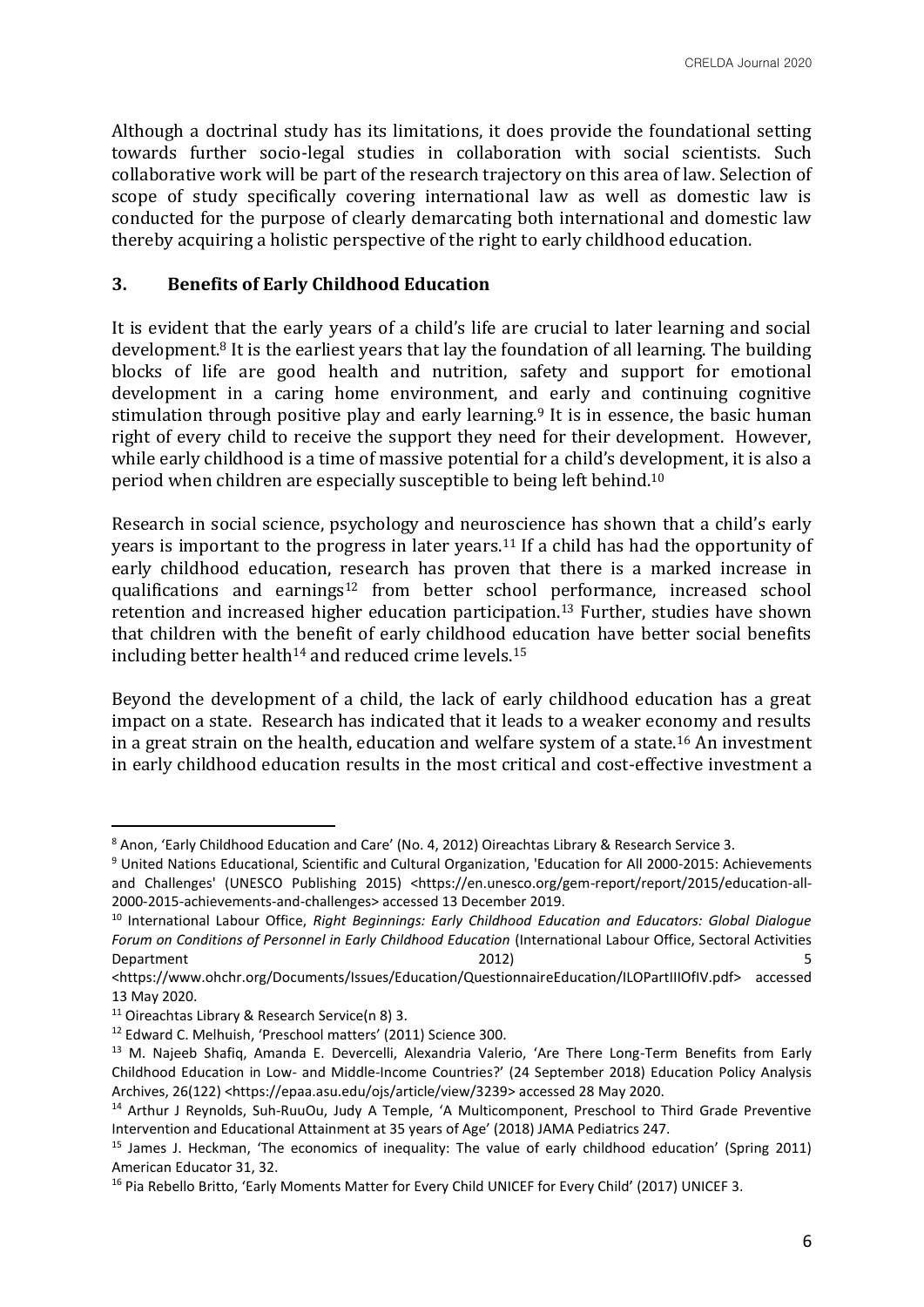country can make<sup>17</sup> as there would be a higher employment rates, increased tax revenues and accompanying reductions in welfare expenditure,<sup>18</sup> making early childhood a critical time to accumulate human capital.<sup>19</sup>

As early intervention is important, as such, early childhood education should be universal, free and inclusive.<sup>20</sup> Provisions of this nature, however, are yet to metamorphose into law within the international sphere. The states that do provide for compulsory early childhood education are few and far between. The main impediment is the lack of agreement among policymakers about the need for early childhood education.<sup>21</sup> Certain States indirectly provide for compulsory early childhood education via an early start to primary schooling coupled with free entitlement for those below the age of official primary schooling. Quality compulsory early childhood education is a privilege that only those who can afford private early childhood education can benefit from. The market approach that has led to early childhood education becoming a commodity and eventually minimizing the moral and legal responsibility of the state to provide the service.<sup>22</sup>

Governmental and social community involvement in providing early childhood education would be ideal coupled with the recognition that children are holders of rights of not only education but also early childhood education. The market approach should be replaced as it is the underserved in the community who would benefit from the opportunity of compulsory education early in life. This in turn will inadvertently stem the widening economic and equality gaps in society.

### **4. Limitation of International Obligations - An Analysis**

In relation to incorporation of the right to early childhood education into the Malaysian legal system, it is observed that this right is contained in various international and regional laws. Three limitations however surface:

Firstly, written provisions refer to the right to education in general or the right to primary education specifically. None of the international or regional laws specifically provide for early childhood education. Referring to the CRC, Lundy explains that qualifications and limitations reflect the actual rather than ideal position in a State.<sup>23</sup> Certain regions including South East Asia may not be equipped to provide free

<sup>17</sup> Pia Rebello Britto, *et al*, 'Nurturing Care: Promoting Early Childhood Development' (2017) 389 Advancing Early Childhood Development: From Science to Scale 91-92.

<sup>&</sup>lt;sup>18</sup> Alison Elliott, 'Early Childhood Education Pathways to Quality and Equity for All Children' (Australian Council for Educational Research (ACER) 2006) 24, 25 <https://research.acer.edu.au/cgi/viewcontent.cgi?article=1003&context=aer> accessed 13 May 2020.

<sup>&</sup>lt;sup>19</sup> International Labour Office (n 10) 5.

<sup>&</sup>lt;sup>20</sup> Maria Herczog, 'Right of the Child and Early Childhood Education and Care in Europe' (2012) 47 (4) European Journal of Education 550.

<sup>&</sup>lt;sup>21</sup> International Labour Office (n 10) 5, 6.

<sup>&</sup>lt;sup>22</sup> Jane Beach, Carolyn Ferns, 'From Child Care Market to Child Care System' (2015) Our Schools/Ourselves 53, 54.

<sup>&</sup>lt;sup>23</sup> Laura Lundy, Karen Orr and Harry Shier, 'Children's Education Rights Global Perspective' in Martin D Ruck, Michele Peterson-Badali and Michael Freeman (eds), *Handbook on Children's Rights: Global and Multidisciplinary Perspectives* (Routledge, Abingdon 2017) 364.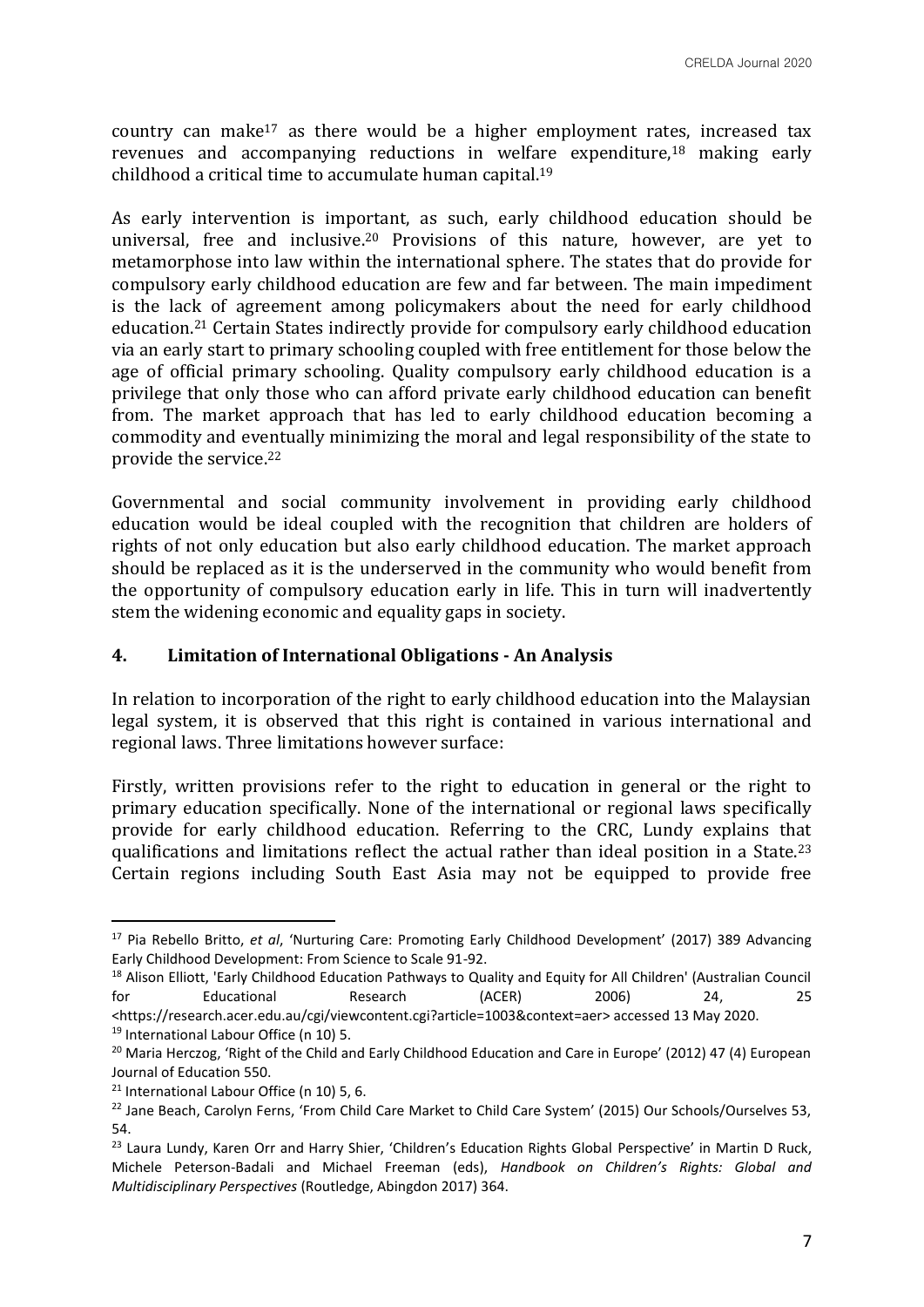education within the broad corpus of educational stages which includes early childhood education.

Secondly, some of the international laws referred to are merely soft law. As long as these soft laws have not crystallized into customary international laws, they would not be binding on the States.

Thirdly, is that even if these treaties and customary laws are binding, Malaysia's reception to these international sources of law remain opaque. Malaysia is neither a party to the pertinent general human rights conventions such as the ICCPR and the ICESCR, nor are customary international laws automatically binding on Malaysia.<sup>24</sup>

These limitations nevertheless do not hamper the progressive development of the law and the gradual acknowledgement of the importance of early childhood education as part of the educational trajectory of every human being.

### **5. International Framework**

One of the oldest international obligations is the 1948 UN Declaration of Human Rights ('UDHR'). To further strengthen the view that education starts early, Article 26(1) of UDHR provides that 'Everyone has the right to education'.<sup>25</sup> Article 26(1) further stipulates that education shall be free, at least in the elementary and fundamental stages and that elementary education shall be compulsory for all. This general right to education is one of the few rights with a socio-economic character to make it into the Universal Declaration.<sup>26</sup> The ambitions of the declaration were subsequently followed via general and specific human rights treaties.

Both general and specific human rights treaties cover the right to education, which as mentioned in the paragraph above is of socio-economic character or also referred to as a second generation right. The general human rights treaties referred to in this analysis are the ICCPR and the ICESCR. States Parties to the ICESCR recognize the right of everyone to education through Article 13. States Parties agree that education shall be directed to the full development of the human personality and the sense of its dignity and shall strengthen the respect for human rights and fundamental freedoms. States Parties further agree that education shall enable all persons to participate effectively in a free society, promote understanding, tolerance and friendship among all nations and all racial, ethnic or religious groups, and further the activities of the United Nations for the maintenance of peace.<sup>27</sup> Looking at Article 13(2)(a) of ICESCR, primary education includes the elements of availability, accessibility, acceptability and adaptability which are common to education in all its forms and at all levels.

The second clause however limits the brush stroke approach of clause (1) where States Parties to the Covenant recognize that, with a view to achieving the full realization of this right, primary education shall be compulsory and available free to all. Through

<sup>24</sup> *PP v Rajappan* [1986] 1 MLJ 152, 157.

<sup>&</sup>lt;sup>25</sup> Universal Declaration of Human Rights (adopted 10 December 1948) U.N. Doc.A/810 p 71 (1948) (UDHR).

 $26$  Lundy, Orr and Shier (n 23) 364.

<sup>27</sup> ICESCR, Article 13 Clause 1.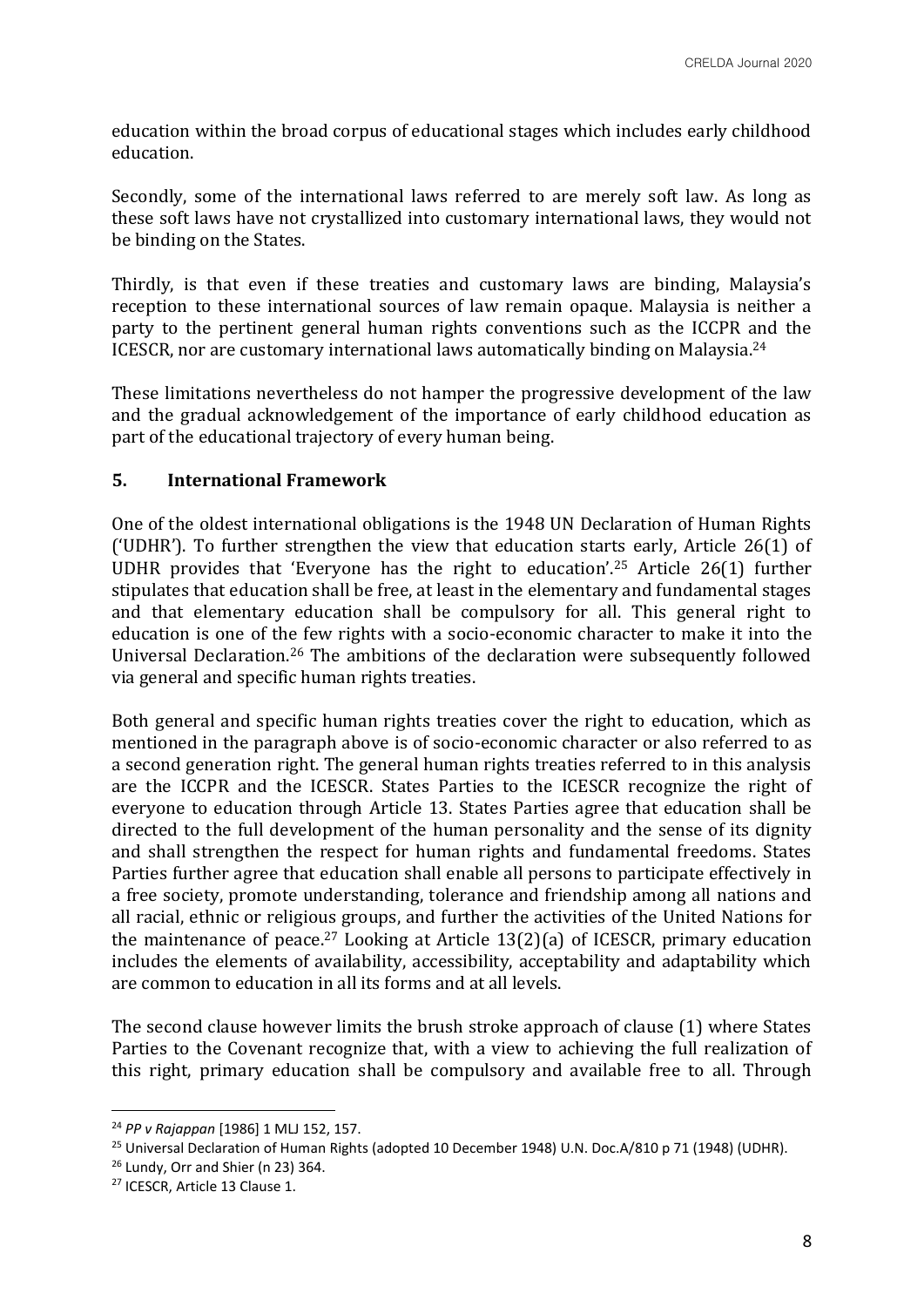Article 14, States commit to realize a plan within two years of becoming party to the covenant. However, nowhere in Articles 13 or 14 does early childhood education feature.

Although the ICCPR does not specifically refer to the right to education, under the ICCPR, the responsibility of providing protection to the child has been assigned to the family, society and the state pursuant to Article 24(1). Article 24(1) of ICCPR reads that, "every child shall have, without any discrimination as to race, colour, sex, language, religion, national or social origin, property or birth, the right to such measures of protection as are required by his status as a minor, on the part of his family, society and the State". Early childhood education can be argued as being one of those measures of protection on the part of the State.

What is interesting to observe is that while most of the provisions refer very clearly to this right to education in general, Article 24 of the ICCPR refers to protection. The concept of child's rights in itself is open to many perspectives. It has been said to be difficult to define and it is " ... plaiting with fog and knitting with treacle."<sup>28</sup>There has been research undertaken on the problems and inconsistencies of the child rights albeit somewhat rare.<sup>29</sup> A question arises as to whether the right to education is a right per se or is protective in nature. It can be argued that since most of the treaties refer to education as a right, the protective measures under the ICCPR may not be used to include education.

Adaptations of the general right to education have also been included in other conventions such as the Convention on the Elimination of Racial Discrimination 1965 (ICERD),<sup>30</sup> Convention on the Elimination of Discrimination Against Women 1979 ("CEDAW"),<sup>31</sup> and more recently the Convention on the Rights of Migrant Workers 1990 ("CRMW")<sup>32</sup> and the Convention on the Rights of Persons with Disabilities 2006  $($ "CRPD").<sup>33</sup> It is encouraging to note that out of these four conventions that provide for the adaptation of this right, Malaysia is party to two of them i.e. CEDAW & CRPD. In fact, Malaysia is party to the most comprehensive articulation of education rights i.e. the CRC<sup>34</sup> which will be dealt with in the following part of this analysis.

Children's Rights? (2018) 36(1) Nordic Journal of Human Rights 38, 39.

<sup>&</sup>lt;sup>28</sup> Sarah Te One, 'Defining rights: Children's rights in theory and in practice' (March 2011) 2 (4) He Kupu: The Word 41.

<sup>&</sup>lt;sup>29</sup> Ann Quennerstedt, Carol Robinson & John I'Anson, 'The UNCRC: The Voice of Global Consensus on

<sup>&</sup>lt;sup>30</sup> Convention on the Elimination of All Forms of Racial Discrimination (adopted 21 December 1965, entered into force 4 January 1969) 660 UNTS 195 (ICERD).

<sup>&</sup>lt;sup>31</sup> Convention on the Elimination of All Forms of Discrimination Against Women (adopted 18 December 1979, entered into force 3 September 1981) 1249 UNTS 13 (CEDAW).

<sup>&</sup>lt;sup>32</sup> Convention on the Protection of the Rights of All Migrant Workers and Members of Their Families (adopted 18 December 1990, entered into force 1 July 2003) 2220 UNTS 39481 (CRMW).

<sup>&</sup>lt;sup>33</sup> Convention on the Rights of Persons with Disabilities (adopted 13 December 2006, entered into force 3 May 2008) 2515 UNTS 3 (CRPD).

<sup>34</sup> Convention on the Rights of the Child (adopted 20 November 1989, entered into force 2 September 1990) 1577 UNTS 13 (CRC).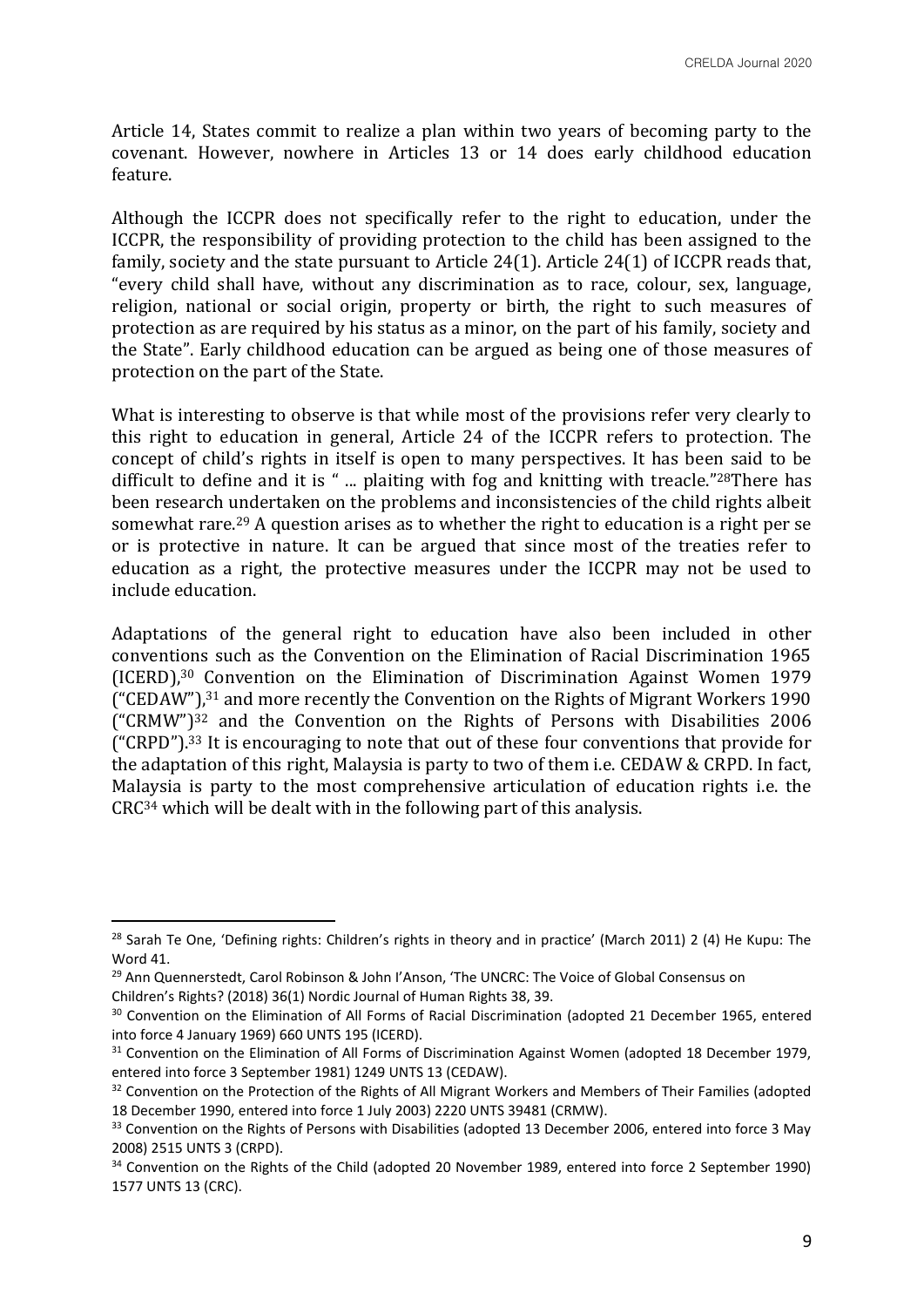The leading international framework for protection of children's rights is the CRC and is used in any discussion and debates on children's rights.<sup>35</sup> It started as a devotion towards children's welfare and optimism about their future and now used to protect children.36 It is historically considered the most complete proclamation on children's rights. As a result of Initiatives by the Polish government in 1978,<sup>37</sup> the CRC was adopted in 1989 by member states of the United Nations. Today, the CRC is the most ratified of all the United Nation Human Rights treaties.<sup>38</sup>

Malaysia acceded to the CRC in February 1995 but has made reservations in respect of five main articles of the CRC.39 State parties who ratified the CRC, had a mutual duty to implement the CRC in their own jurisdiction. Likewise, Malaysia, through the adoption of the Child Act 2001. As many of its current statutes on children did not conform with the CRC,<sup>40</sup> CA was drafted to consolidate and amend existing laws relating to the care, protection and rehabilitation of children<sup>41</sup> with the intention to uphold the protection and welfare of her children.<sup>42</sup>

The Child Act 2001 is said to be the most complete statute and covers all areas of law relating to children in Malaysia.<sup>43</sup> In addition to the Child Act 2001, Malaysia has also drafted the National Policy and Plan of Action for Children in 2008 as well as the National Child Protection Policy and Plan of Act to incorporate the CRC.<sup>44</sup>

The CRC provided bespoke rights for children by providing them an avenue that constructed on an agreed international ambition for education with a specific focus on children,<sup>45</sup> particularly their future.<sup>46</sup> As a result, were two extensive articles, Articles 28 & 29. Both provide for rights for children in relation to their education. One must keep in mind that the CRC must be understood as a whole and all rights are linked. As such, Article 28 & 29 cannot be considered in isolation. These two articles combined

<sup>35</sup> Eugeen Verhellen, *The Convention on the Rights of the Child: Background, Motivation, Strategies, Main Themes* (Routledge International Handbook of Children's Rights Studies 2015) <https://ww.routledgehandbooks.com/doi/10.4324/9781315769530.ch3> accessed on 31 May 2019.

<sup>&</sup>lt;sup>36</sup> Paula S. Fass, 'A Historical Context for the United Nations Convention on the Rights of the Child' (2011) The Annals of the American Academy 27.

<sup>37</sup> Quennerstedt, Robinson &I'Anson (n 29) 40.

<sup>38</sup> Hanita Kosher, *Children's Rights and Social Work* (Springer 2016) 15.

<sup>&</sup>lt;sup>39</sup> Article 2 (Non- discrimination), Article 7 (Name and Nationality), Article 14 (Freedom of Thought, Consciousness and Religion), Article 28 (1)(a) (Free Compulsory Education at Primary Level) and Article 37 (Torture and Deprivation of Liberty) of the CRC. The provisions are only applicable if they are in conformity with the Constitution, national laws and national policies of the Government of Malaysia.

<sup>40</sup> Rojanah Kahar and Najibah Mohd. Zin, 'Child Related Policy and Legislative Reforms in Malaysia' (2011) 8 International Journal of Social Policy and Society 21.

<sup>&</sup>lt;sup>41</sup> The Child Act 2001 repealed and consolidated the Juvenile Courts Act 1947, Women and Girls Protection Act 1973, and the Child Protection Act 1991.

<sup>42</sup> Anon, 'The Establishment of the National Council for Children: A Way Forward for a Better Protection of the Child' Welfare in Malaysia (2016) Law Review 2603.

<sup>43</sup> Kahar and Zin (n 40).

<sup>44</sup> Child Protection System in Malaysia, *An Analysis of the System for Prevention and Response to Abuse, Violence and Exploitation against Children, Ministry of Women, Family and Community Development and UNICEF Malaysia* (2013) UNICEF Malaysia2 2.

<sup>45</sup>*Ibid*, 22.

<sup>46</sup> Lundy, Orr and Shier (n 23) 364.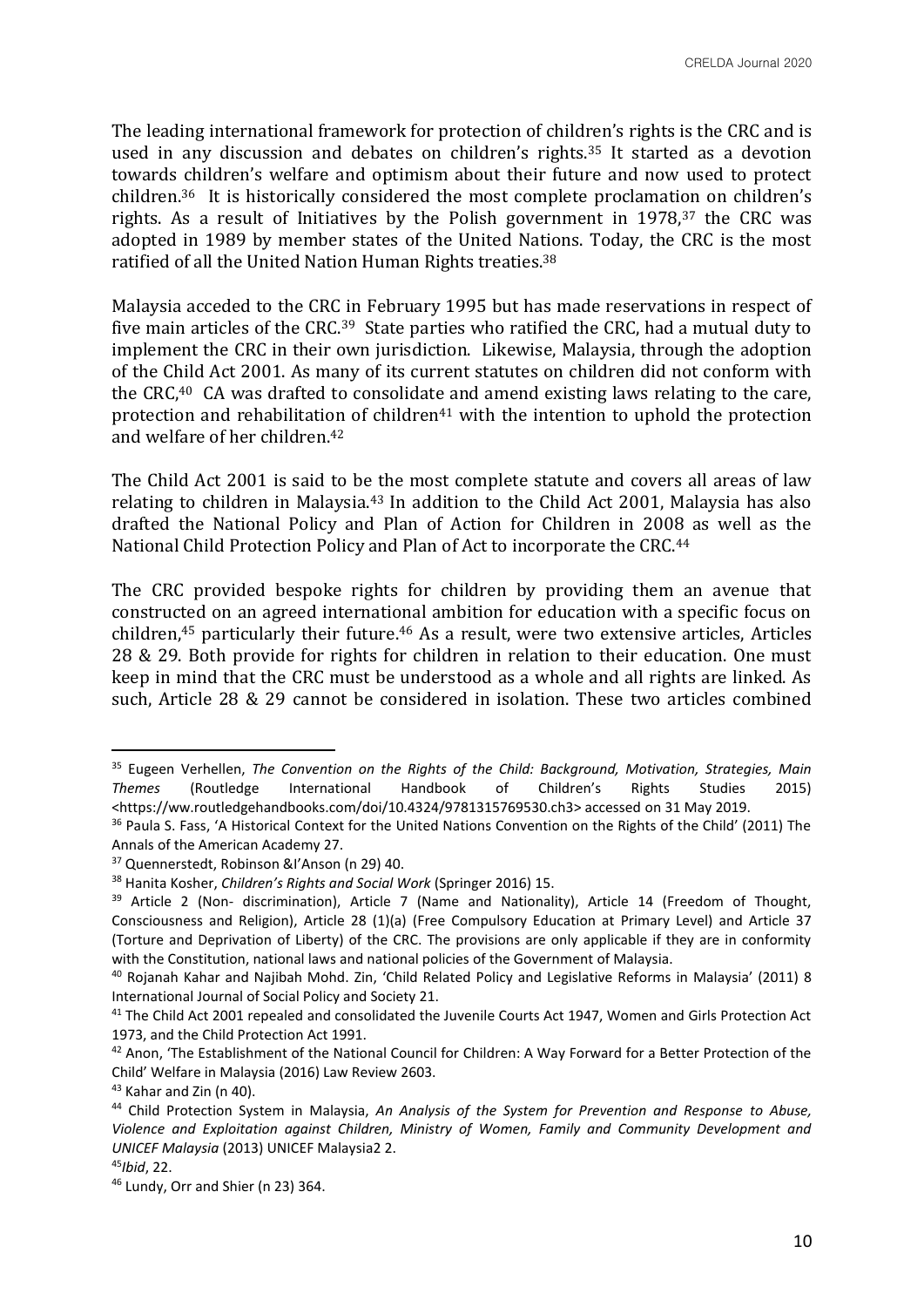with other provisions under CRC, particularly the General Principles, formed a series of interrelated privileges for children around the right to education.<sup>47</sup>

Article 28 of the CRC focuses on mainly issues of access to education by compelling countries to recognize the right of a child to education from primary to higher education with equal opportunity.<sup>48</sup> Article 29 focuses on goals of education and provides that education should be directed to the fullest development of the child, with respect for human rights and fundamental freedoms, gender equality, and other targets contained in the UN provides for the recognition by state to the right of the child to education.<sup>49</sup>

In 2005, the UN Committee on the Rights of the Child adopted its General Comment: Implementing Child Rights in Early Childhood (CRC/C/GC/7/Rev. 1) General Comment No. 7, pursuant to the General Day of Discussion in 2004. The General Comment No. 7 on implementing child rights in early childhood, identified key areas where rights to early childhood were relevant.50The UN Committee interprets the right to education under Articles 28 and 29 during early childhood as beginning at birth and is closely linked to young children's right to maximum development, particularly under Article 29(1).<sup>51</sup> While the CRC Committee on the Rights of the Child acknowledges that that parents and primary caregivers are a child's first educators and have responsibilities to provide early childhood education, the Committee emphasized that the State should ensure that all young children receive early childhood education citing research that demonstrates that early childhood education has a positive impact on young children's successful transition to primary school, their education progress and their long term social adjustment.<sup>52</sup> The interpretation under General Comment 7 was welcomed by the UN agencies and organizations in assisting to reinforce efforts to develop quantity and quality early childhood programmes and facilities.<sup>53</sup>

While General Comments by the UN Human Rights Monitoring Committee are not themselves legally binding documents, these comments are widely regarded as useful contributions to the understanding of human rights instruments, including that of the CRC<sup>54</sup> by providing authoritative interpretation.<sup>55</sup> It has been recognized that the ratification and implementation of human rights conventions may impose legal duties, and the UN General Comments can help clarify and provide guidance to member states

<sup>47</sup> Lundy, Orr and Shier (n 23) 364.

<sup>48</sup> Lundy, Orr and Shier (n 23) 364.

<sup>49</sup> Lundy, Orr and Shier (n 23) 365.

<sup>50</sup> Herczog (n 20) 542, 551.

<sup>&</sup>lt;sup>51</sup> UN Committee on the Rights of the Child (CRC), 'General comment No. 7 (2005): Implementing Child Rights in Early Childhood' (2006) United Nations 13 <https://www.refworld.org/docid/460bc5a62.html> accessed 29 September 2019.

<sup>52</sup> *Ibid*, 14.

<sup>&</sup>lt;sup>53</sup> Priscilla Toka Mmantsetsa Marope and Yoshie Kaga, 'Investing against Evidence - The Global State of Early Childhood Care and Education' (2015) UNESCO Publishing: United Nations Educational, Scientific and Cultural Organization 42 <http://unesdoc.unesco.org/images/0023/002335/233558E.pdf> accessed 29 September 2019.

<sup>54</sup> United Nations Educational, Scientific and Cultural Organization (UNESCO) *Right to Education Handbook*, 2019 165.

<sup>55</sup> Marope and Kaga (n 53) 42.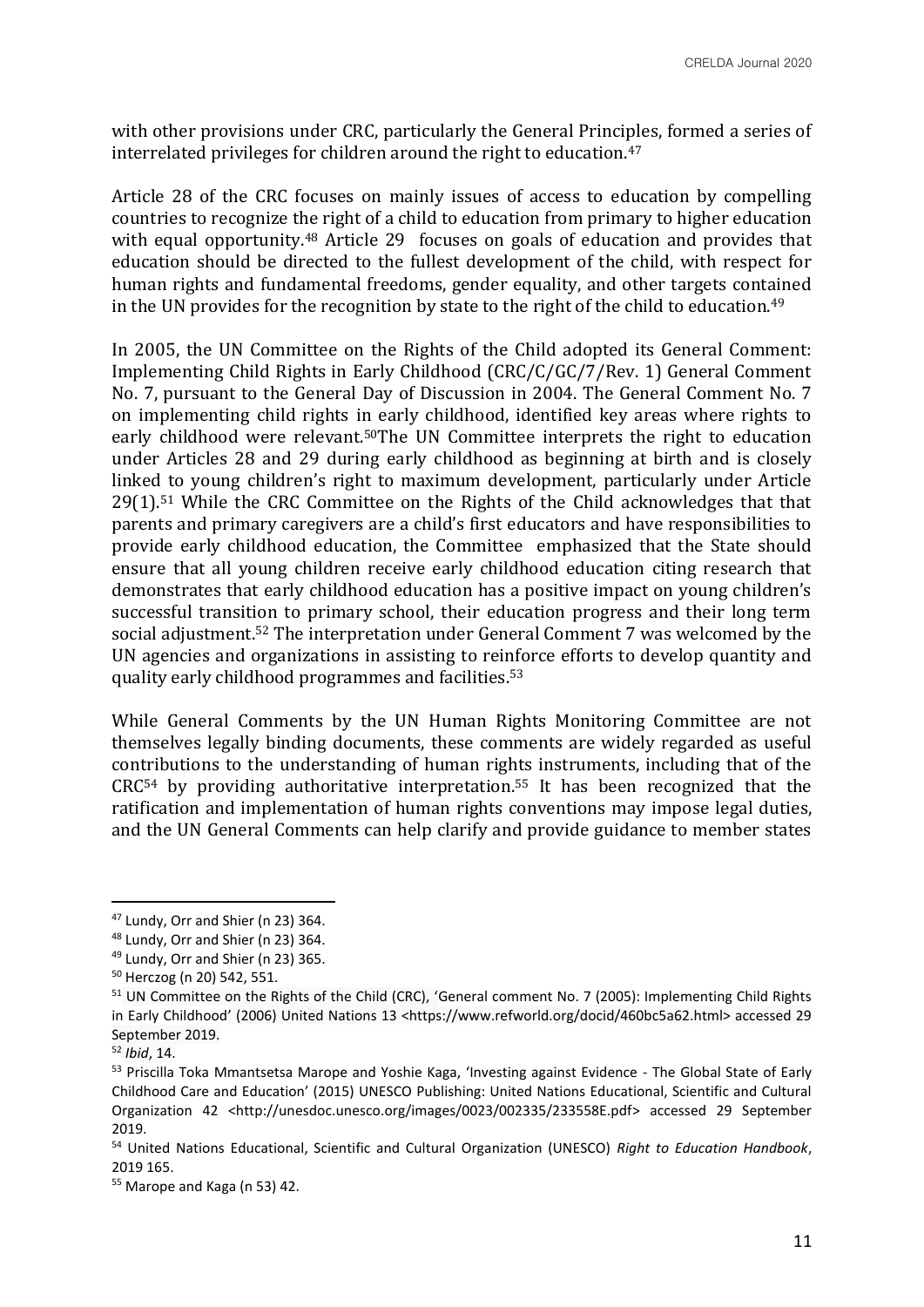to their duties and obligations in the implementation of the rights in the respective conventions and covenants.<sup>56</sup>

In addition, while the CRC does not contain articles on the right of the child to the development of his or her capacities during the early years of life, it is worth noting that the CRC was drafted by the UN working group at a time when a majority of governments were confirming in the draft World Declaration on Education for All (1990) that "... learning begins at birth ... ".<sup>57</sup>

According to the United Nations Committee on Economic, Social and Cultural Rights, education is both a human right in itself and an indispensable means of realizing other human rights. As an empowerment right, education is the primary vehicle by which economically and socially marginalized adults and children can lift themselves out of poverty and obtain the means to participate fully in their communities.<sup>58</sup>

While primary education is not synonymous with basic education, there is a close correspondence between the two. "[B]asic learning needs" has been defined in the World Declaration on Education for All.The Declaration defines in its Article 1 as:

essential learning tools (such as literacy, oral expression, numeracy, and problem solving) and the basic learning content (such as knowledge, skills, values, and attitudes) required by human beings to be able to survive, to develop their full capacities, to live and work in dignity, to participate fully in development, to improve the quality of their lives, to make informed decisions, and to continue learning.<sup>59</sup>

Whilst enforcement remains weak within international law, regional law may be able to garner more stringent enforcement. It is observed that regional law also contains provisions in relation to the right to education. The ASEAN Human Rights Declaration 2012 stipulates in its Article 31 as follows: $60$ 

Article 31:

- (1) Every person has the right to education.
- (2) Primary education shall be compulsory and made available free to all. Secondary education in its different forms shall be available and accessible to all through every appropriate means. Technical and vocational education shall be made generally available. Higher education shall be equally accessible to all on the basis of merit.

While most of the international frameworks provide that compulsory education begins at primary level, the CRC Committee on the Rights of the Child through General Comment 7 has emphasized that the State should ensure that all young children receive

<sup>56</sup> *Ibid*.

<sup>57</sup> Marope and Kaga (n 53) 39.

<sup>58</sup> UN Economic and Social Council, 'General Comment No. 13: The Right to Education (Art. 13 of the Covenant)' (UN Committee on Economic, Social and Cultural Rights (CESCR) 1999) E/C.12/1999/10.

<sup>&</sup>lt;sup>59</sup> World Declaration on Education for All, Adopted by the World Conference on Education for All, Jomtien, Thailand, (5-9 March 1990).

<sup>&</sup>lt;sup>60</sup> ASEAN Human Rights Declaration (adopted 18 Nov 2012) Phnom Penh, Cambodia (2012) (AHRD).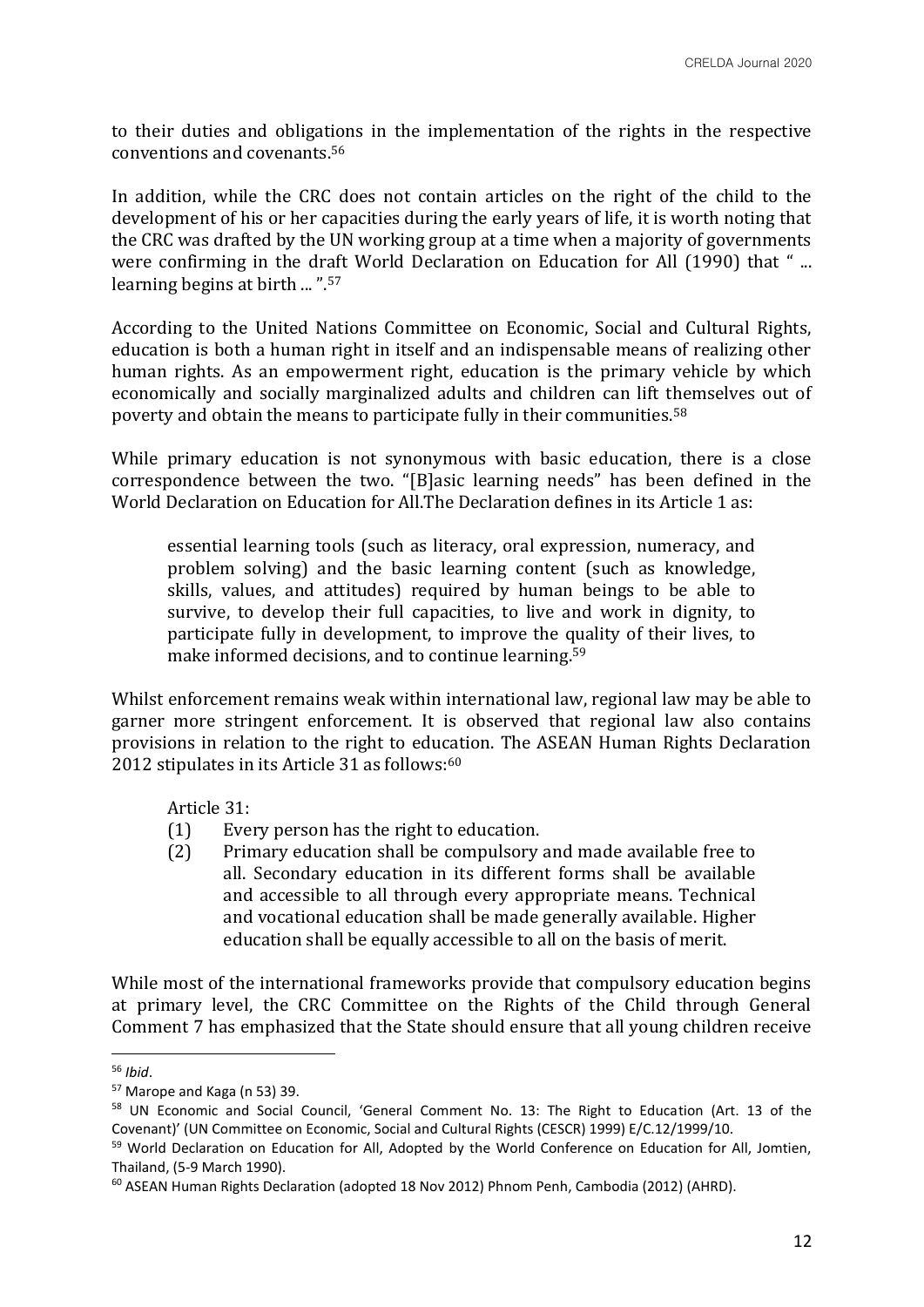early childhood education citing research that demonstrates that early childhood education has a positive impact on young children, long term. This is further supported by the majority of governments confirming that learning begins at birth through the World Declaration on Education for All.<sup>61</sup>

Although Malaysia is yet to be party to the core human rights covenants such as the ICCPR and the ICESCR, these treaties have been for a long time the focus of SUHAKAM for governmental accession. There has been some level of optimism with regards to precipitated accession to the human rights covenants by the Pakatan Harapan government. This optimism however has been somewhat dampened due to the recent withdrawal of commitment to international treaties by the Malaysian government.

### **6. Malaysia's Domestic Legislative Setting**

### **6.1 Malaysian Federal Constitution**

The fundamental liberties in Malaysia are set out under Article 5 to 13 of the Federal Constitution. There are 9 headings: liberty to person, prohibition of slavery and forced labour, protection against retrospective criminal laws and repeated trials, equality, prohibition of banishment and freedom of movement, freedom of speech, assembly and association, freedom of religion, rights in respect of education and rights to property. One would note, that within these nine headings, there are no specific articles with reference to the right to education. However, one would presume that to read the right of education into the Federal Constitution, one would have to refer to Article 12(1) on rights in respect to education. Article 12(1) provides that:

Without prejudice to the generality of Article 8, there shall be no discrimination against any citizen on the grounds only of religion, race, descent or place of birth

- (a) in the administration of any education institution maintained by public authority, and in, particular, the admission of pupils or students or the payment of fees; or
- (b) in providing out of the funds of a public authority financial aid for the maintenance or education of pupils or students in any educational institution (whether or not maintained by a public authority and whether within or outside the Federation).

However, research has indicated that the main purpose of Article 12(1) was to provide basic rights on education as opposed to the right to education.<sup>62</sup> The founding fathers in drafting the Federal Constitution included Article 12(1) to provide a safeguard for religious freedom and choice in terms of education,<sup>63</sup> particularly in terms of the non-Malay communities to establish and maintain schools in the vernacular languages.<sup>64</sup> Further, Article 12(1) aims to prevent discrimination on religious grounds in the

 $61$  Marope and Kaga (n 53) 39.

 $62$  Joseph M. Fernandao and Shantiah Rajagopal, 'Fundamental Liberties in the Malayan Constitution and the Search For a Balance' (1956- 57) 13 (1) International Journal of Asia Pacific Studies 1–28 <http://dx.doi.org/10.21315/ijaps2017.13.1.1 ,12> accessed 1 October 2019.

<sup>63</sup> *Ibid*, 1-28.

<sup>64</sup> Fernandao and Rajagopal (n 63) 1-28.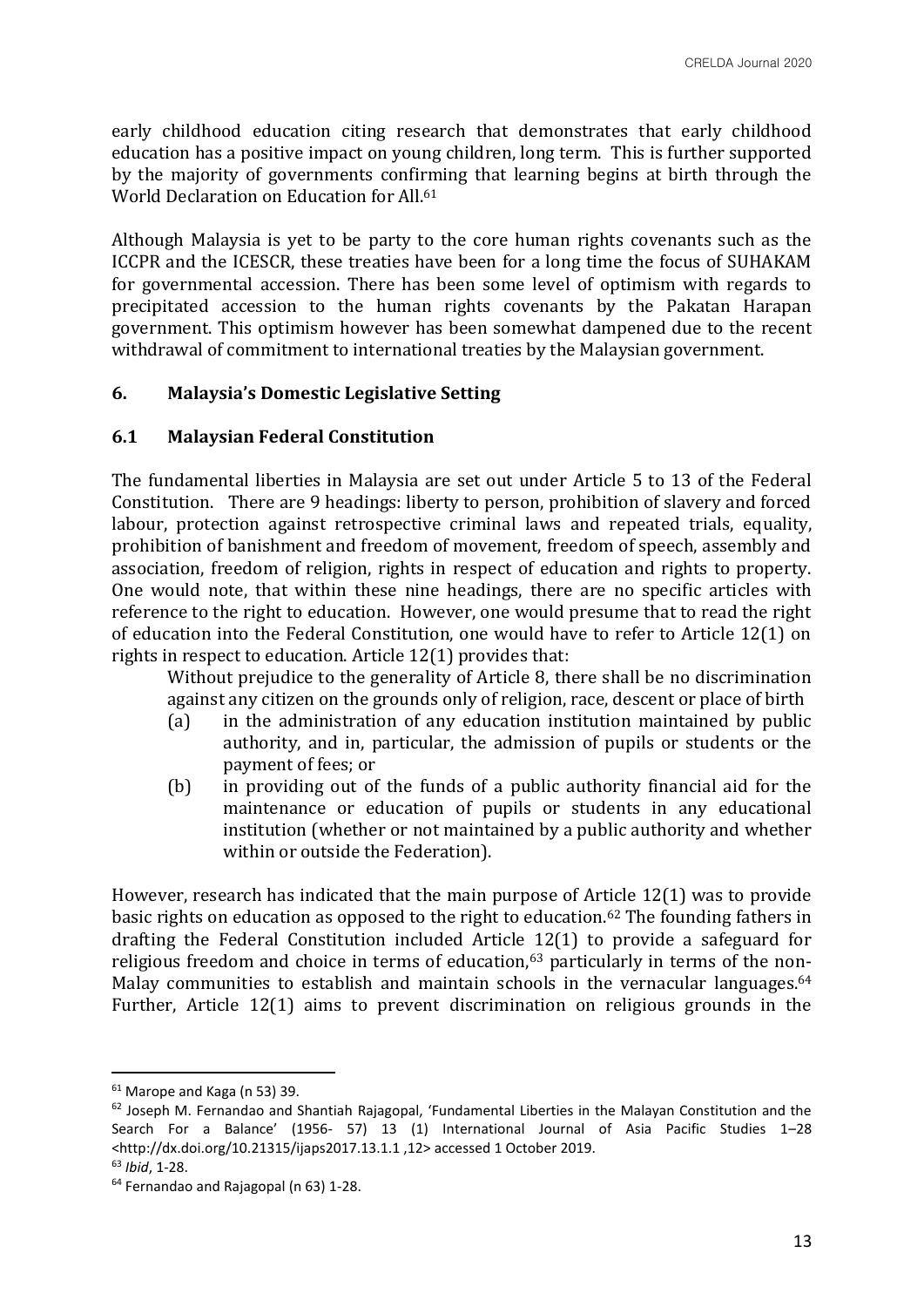administration of public education.<sup>65</sup> Professor Dr. Shad Saleem Faruqi, reaffirms this view, explaining that the provisions in Article 12(1) have to do more with the federalstate relations in the management of education, ensuring equality and nondiscrimination in public institutions of learning,<sup>66</sup> respect for the linguistic rights of minorities, respect for the rights of parents to choose their children's education and medium of instruction.<sup>67</sup> As such, while there are provisions for education under the Federal Constitution, these provisions do not guarantee the right to education or a right to free education 68

Despite the fact that there are no specific provisions to the right to education under the Federal Constitution, one could reference Article 5(1) of the Federal Education. Taking the lead from the Indian Supreme Court decisions, advocates for the right to education could refer to Article 5(1) of the Federal Constitution, wherein the right to education falls within the ambit of the right to life and liberty to person. Article 5(1) states that no person shall be deprived of his life or personal liberty in accordance with law. A similar provision can be found under Article 21 of the Indian Constitution. The Indian Supreme Court in the case of *Mohini Jain (Miss) v State of Karnataka and Others*69found that while the right of education had not been guaranteed as a fundamental right under Part II of the Indian Constitution, the right to life under Article 21 and the dignity of an individual cannot be assured unless it is accompanied by the right to education. Thus, the Supreme Court of India was of the view that the State Government is under an obligation to provide educational facilities at all levels to its citizens.<sup>70</sup>

The 1992 Supreme Court decision of *Mohini Jain*71was subsequently reaffirmed by the Indian Supreme Court in the case of *Unni Krishnan v State of Andhra Pradesh.*<sup>72</sup> Here, the Supreme Court interpreted 'deprivation of life' under Article 21 of the Indian Constitution, to mean living in dignity which includes within its education as well. And further explained that education transfigures the human personality into a pattern of perfection through a synthetic process of the development of the body and the enrichment of the mind.<sup>73</sup> As such, it was interpreted that the Article 21 of the Indian Constitution provided for the right of education up to the age of 14 years.

In view of the decision from the Indian Supreme Court in *Unni Krishnan v State of Andhra Pradesh*<sup>74</sup> and *Mohini Jain (Miss) v State of Karnataka and Others,*<sup>75</sup> Article 5(1) of the Malaysian Federal Constitution which refers to life and liberty to persons, could also be interpreted to include the right to education. What is not clear, however, is

<sup>65</sup> Andrew Harding, *Law, Government and the Constitution in Malaysia* (Malayan Law Journal Sdn. Bhd1996) 202.

<sup>66</sup> Shad Saleem Faruqi, *Document of Destiny, The Constitution of the Federation of Malaysia* (Star Publication (Malaysia) Bhd. 2008) Selangor, Malaysia 356.

<sup>67</sup> *Ibid*, 356.

<sup>68</sup> Faruqi (n 67) 356.

<sup>69</sup> [1992] 3 SCC 666.

<sup>70</sup> *Ibid*, 673.

<sup>71</sup> Mohini Jain (n 70) 672.

<sup>72</sup> [1993] AIR 2178.

<sup>73</sup> *Ibid*, 2182.

<sup>74</sup> Mohini Jain (n 70).

<sup>75</sup> Mohini Jain (n 70).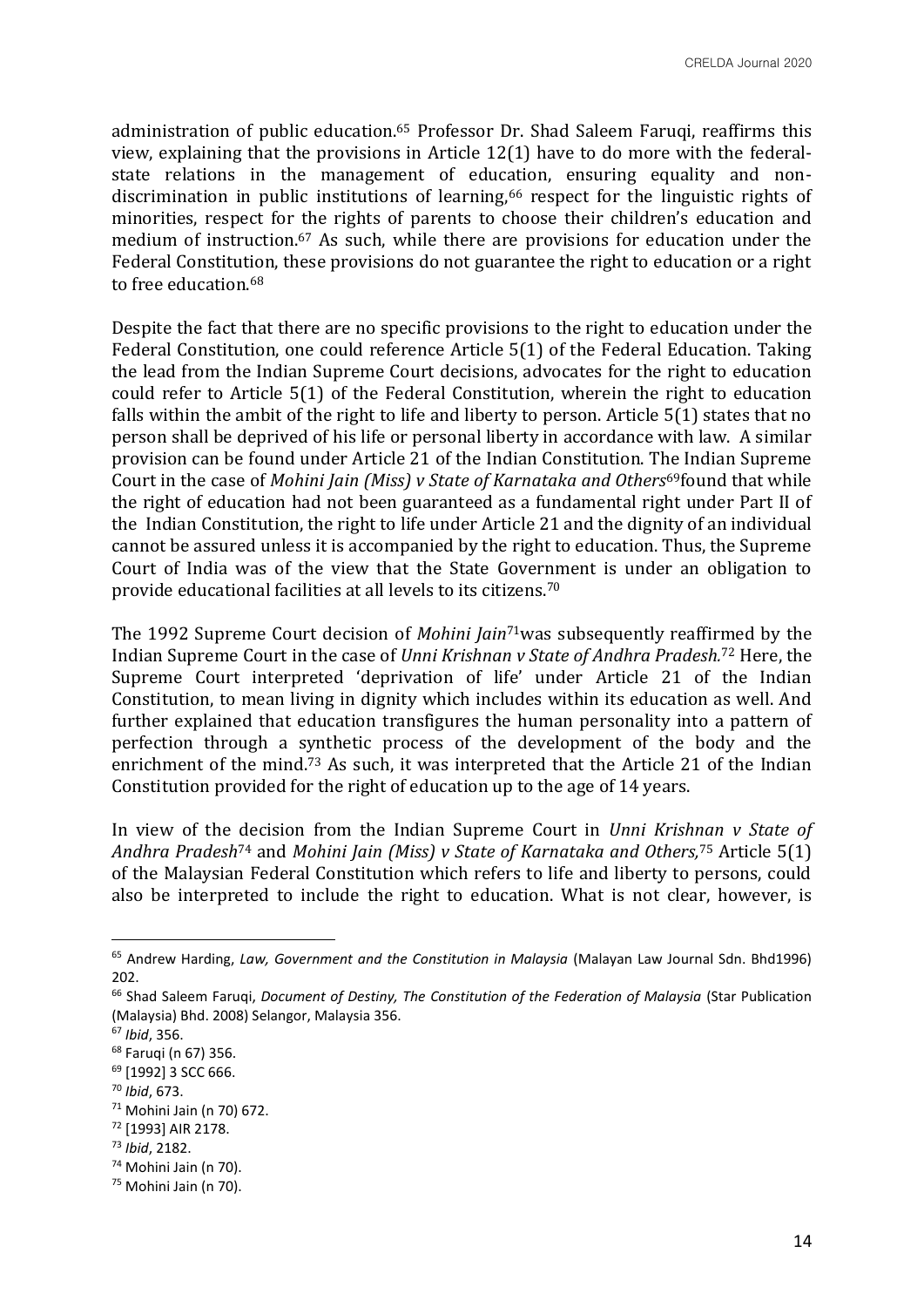whether this line of argument could be extended to also include the right to early childhood education.

# **6.2 Education Act 1996**

The key legislation on education in Malaysia is the Education Act 1996. The Education Act 1996 implements government policies on education that had been developed since independence in 1957. The Education Act 1996 is meant to be the most comprehensive legislation of all matters concerning education. Two key components of the Education Act 1996 refer to policies and directions and sources of regulation around primary and secondary education in Malaysia.<sup>76</sup>

Sections 27-29 of the Education Act 1996 obligate the state to provide primary education. These provisions were included in the Education Act 1996 through amendments in 2002. In addition to the states having to provide primary education, every parent is obligated to enrol their child upon attaining the age of six into primary schools pursuant to section 29A of the Education Act 1996. All children are required to remain in primary school for the duration of the six years. There are however no provisions under sections 27-29A that provide for early childhood education, as such there is no compulsion on the state to provide for early childhood education nor a similar obligation on parents to enrol their children into early childhood education programmes.<sup>77</sup>

Despite the lack of obligation on the state to provide early childhood education under the Education Act 1996, the Education Act 1996 does formally recognize the framework of early childhood education under section 15 of the  $act.^{78}$  There is no age recommended for children to be enrolled in early childhood education, however, analysts have suggested that it is within the age of four to six.<sup>79</sup> Further Part IV Chapter 2 of the Education Act 1996, centres around the administrative framework implementing early childhood education, wherein it provides that early childhood education centres i.e. kindergartens/preschools must be registered under the Education Act 1996. These provisions also state that early childhood education providers are required to implement the Standard National Pre-School Curriculum.<sup>80</sup> The majority of pre-schools or early childhood providers are through private entities, however, the Ministry of Education is allowed to set-up pre-schools for early childhood education within the premises of a national primary school.<sup>81</sup>

Despite the lack of compulsion on the state or parents to provide for the right to early childhood education under the EA, the incorporation framework for administering early childhood education, would suggest an official acknowledgement for early childhood

<sup>76</sup> ESPACT: Education Services Provider, 'National Education System: The Education Act 1996 (EA1996)'  $\lt$ https://www.espact.com.my/national-education-system/the-education-act-1996> accessed on 11<sup>th</sup> May 2020.

<sup>77</sup> Malaysian Education Act 1996, section 27-29A.

<sup>78</sup> *Ibid*, Section 15 Part IV Chapter 1.

 $79$  Foong and others (n 3) 127.

<sup>80</sup> Education Act 1996, section 22(1).

<sup>81</sup> Lily Muliana Mustafa and Mohamed Nor AzhariAzamn, 'Preschool Education in Malaysia: Emerging Trends and Implications for the Future' (2013) American Journal of Economics 347.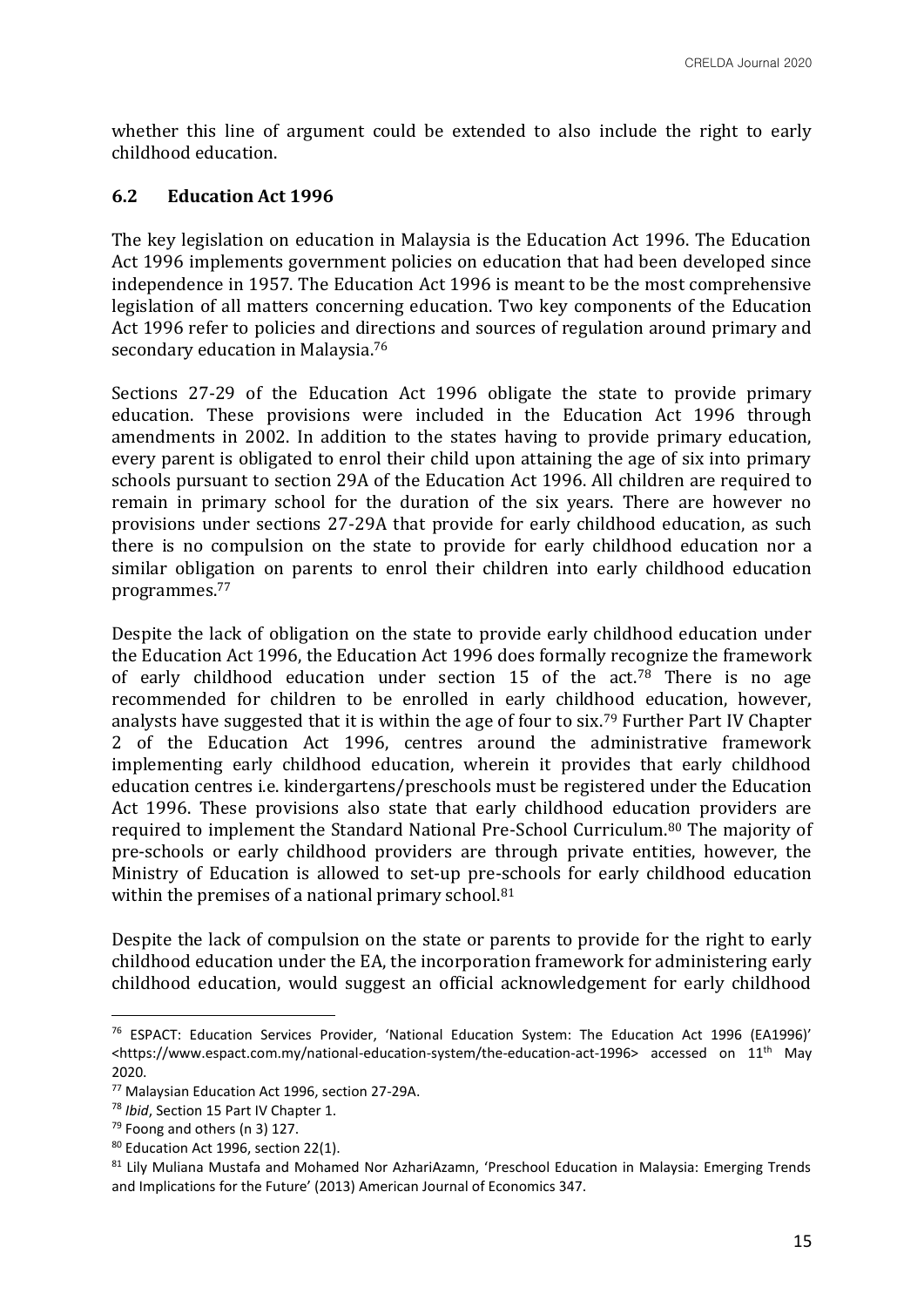education in Malaysia. However, these official acknowledgments are not sufficient to resolve the low enrolment of children into early childhood education programmes, particularly in rural parts of Malaysia.<sup>82</sup> The recognition of the right to early childhood education and compulsion on the state and on parents to the necessary provisions under the EA to provide early childhood education, could resolve the lower enrolment rates in Malaysia.

## **6.3 Child Care Centre Act 1984**

The Child Care Centre Act 1984 provides for the registration, control and inspection of childcare centres and for purposes connected therewith. While the Child Care Centre Act 1984 itself does not provide for a child's education, it is mentioned in the Child Care Centre Regulations 2012. The term 'care' under Regulation 3 of the Child Care Centre Regulations 2012 has been defined to include minding, supervising and educating a child at a childcare centre indicating that educating a child is part of caring for a child. Pursuant to Child Care Centre Act 1984, a childcare provider would then be responsible to provide for this education at the childcare centre. There are however no provisions within the Child Care Centre Act 1984 or regulation as to how a childcare provider is to educate a child. The inclusion of education within Child Care Centre Regulations 2012, reinforces the view of the state's recognition of the need for early childhood education. There are provisions of the Child Care Centre Regulations 2012 that recognize the need for early childhood education. However, due to the non-compulsory nature of the provisions of the Act, this re-affirms that there is no right to early childhood education provided via the Act.

### **6.4 Child Act 2001**

The Child Act 2001contains provisions that are protective of the child. However, there are no provisions on the right to education or early childhood education in the Child Act 2001. From this, one can deduce that the right to education or for that matter, the right to early childhood education, does not feature even indirectly through the Child Act 2001.

### **6.5 Other Child Related Legislations**

The Child Care Centre Act 1984 and the Child Act 2001 are not the only legislation in Malaysia that are referred to on the protection of children. There are the Adoption Act 1952,83 Anti-Trafficking in Persons Act 2007,84 Birth and Death Registration Act 1957,85 Sexual Offences Against Children Act 2017,<sup>86</sup> Guardianship of Infants Act 1961,<sup>87</sup> Care Centre Act 1951,88Children and Young Persons (Employment) Act 1966,<sup>89</sup> Domestic Violence Act 1994,<sup>90</sup> Criminal Procedure Code<sup>91</sup> and Penal Code.<sup>92</sup>

<sup>82</sup> Ministry of Education Malaysia, 'Education for All 2015: National Review Report Malaysia' (2015) UNESDOC Database <http://unesdoc.unesco.org/images/0022/002297/229719E.pdf> accessed 23 August 2019.

<sup>83</sup> Adoption Act 1952.

<sup>84</sup> Anti-Trafficking in Persons and Anti-Smuggling of Migrants Act 2007.

<sup>85</sup> Births and Deaths Registration Act 1957.

<sup>86</sup> Sexual Offences Against Children Act 2017.

<sup>87</sup> Guardianship of Infants Act 1961.

<sup>88</sup> Care Centre Act 1993.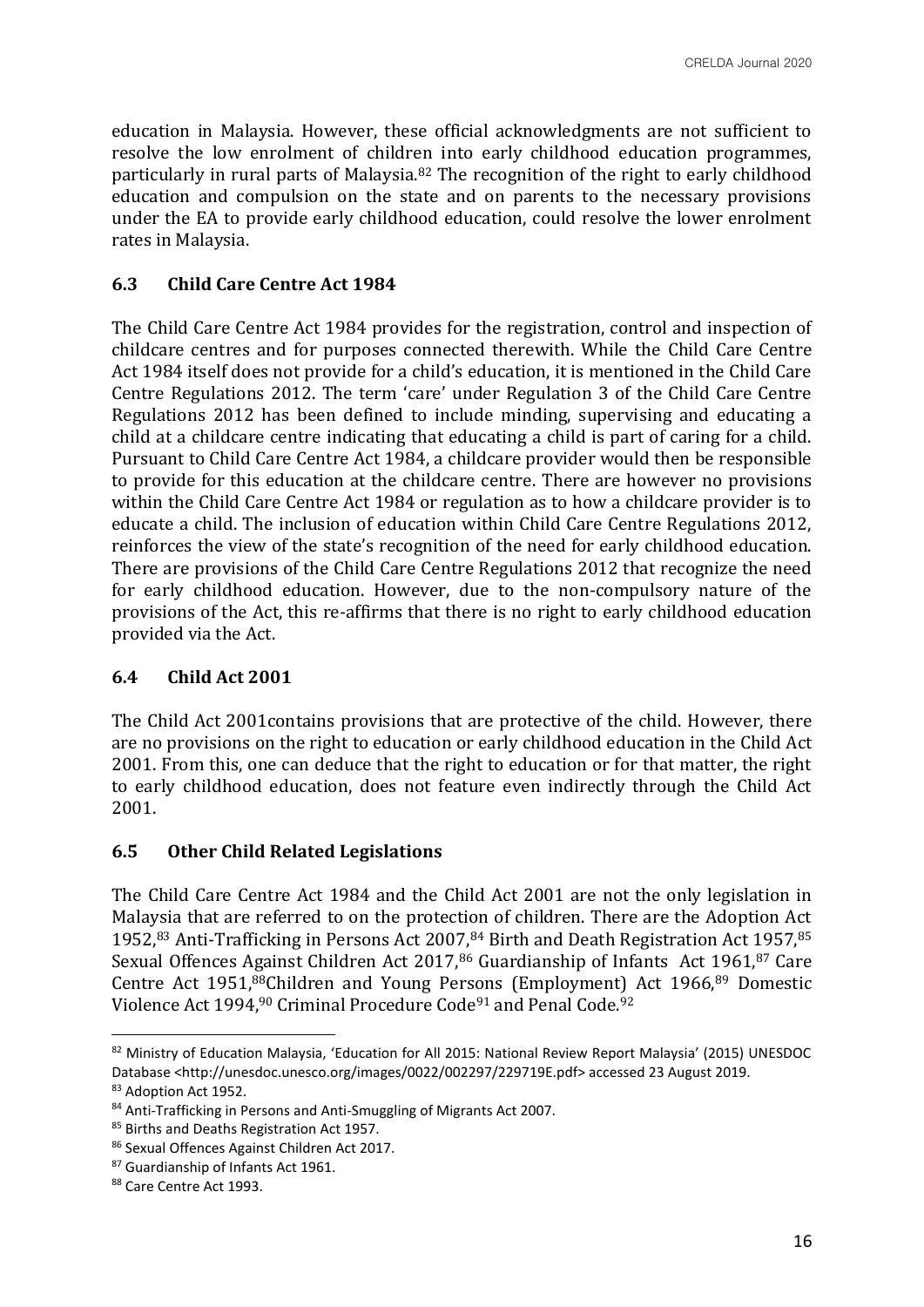Some of these legislations are specifically enacted with children in mind, others have provisions with reference to children. These legislations have both public and private law elements that extend to protecting children ranging from citizenship and criminal law to family law. However, the legislations fail to provide any rights to education or early childhood education.

#### **7. Conclusion**

It cannot be disputed that early childhood education contributes extensively towards the educational success of a child. Our Malaysian Education Blueprint acknowledges that a thorough educational background serves as a bedrock for social mobility.<sup>93</sup>

At the international level, while the relevant international obligations refer to education in general, international bodies like the United Nations have emphasized on the need for early childhood education. The leading international framework for protection of children's rights is the CRC and is used in any discussion and debates on children's rights.<sup>94</sup> The UN Committee interprets the right to education under Article 28 & 29 of the CRC to begin at birth and is closely linked to a young child's right to maximum development.<sup>95</sup> The right to education is a right that is also enshrined in other international obligations.<sup>96</sup> As a signatory to many of these international obligations, Malaysia is bound by its obligation to provide education, now more so the early childhood education in view of the UN Committee Comments under the General Comment No. 7.

To date only 84.20% of young children in Malaysia are enrolled in early childhood education.<sup>97</sup> This is significantly lower than the nearly 100% enrolment of children in Malaysian primary schools. One of the factors could be that there is no compulsion on the state through legislation to early childhood education in Malaysia. While the Federal Constitution refers to rights in respect of education, the crux of Article 12 serves to provide a safeguard in religious freedom and choice in terms of education for non-Malay communities.<sup>98</sup> However, the right to life in Article 5(1) of the Federal Constitution could be liberally interpreted as has been done by the Supreme Court of India to include the right to education. Whilst there are provisions in the Education Act that provides a framework and recognition for early childhood education in Malaysia, there is no

<sup>89</sup> Children and Young Persons (Employment) Act 1966.

<sup>90</sup> Domestic Violence Act 1994.

<sup>&</sup>lt;sup>91</sup> Criminal Procedure Code.

<sup>92</sup> Penal Code (ACT 574).

<sup>93</sup> Prime Minister's Office (n 2).

<sup>94</sup> Verhellen (n 35).

<sup>95</sup> UNCRC, General Comment No. 7 (Implementing Child Rights In Early Childhood) CRC/C/GC/7/Rev.1, para 28. 96 Article 26(1) 1948 UN Declaration of Human Rights, Article 13 & 14 International Covenant on Economic, Social and Cultural Rights 1966; Article 24 International Covenant on Civil and Political Rights 1966 as well as general right to education under Convention on the Elimination of Racial Discrimination, Convention on the Elimination of Discrimination Against Women and Convention on the Rights of Migrant Workers.

 $97$  Foong and others (n 3) 129.

<sup>98</sup> Harding (n 66) 202.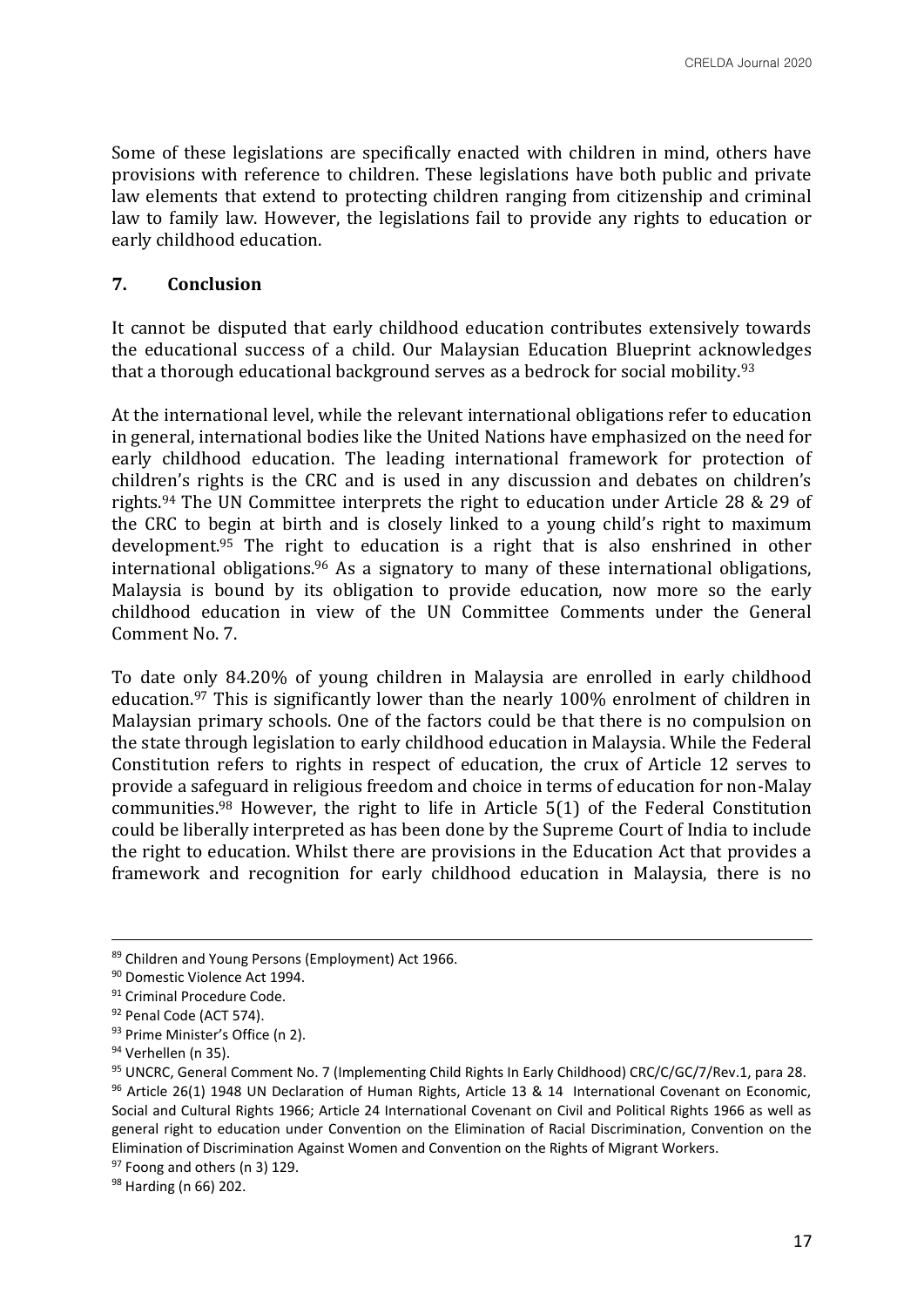compulsion for the State nor for parents to provide for early childhood education unlike that of primary education.

Based on the laws that deal with children in general, there seems to be a scarcity of legislation that particularly refers to the right to education or the right to early childhood education. These statutes, whilst protective in nature, do not cover 'rights' per se in particular, the right to early childhood education. Without legislations providing for these rights, the possibility of having the 100% enrolment rate for early childhood education would be remote. However, all is not lost, as there is formal governmental recognition of the need for the right to early childhood education in Malaysia through a number of key legislations involving children. One of the two Key Result Areas specifically for education under the Government's Transformation Programme has been pre-school enrolment.<sup>99</sup> The crucial next steps would include the gradual transformation of policies on 100% enrolment for pre-schools into ensuring the right to early childhood education through the formal recognition and creation of the relevant constitutional and legislative provisions.

<sup>99</sup> Prime Minister's Office (n 2).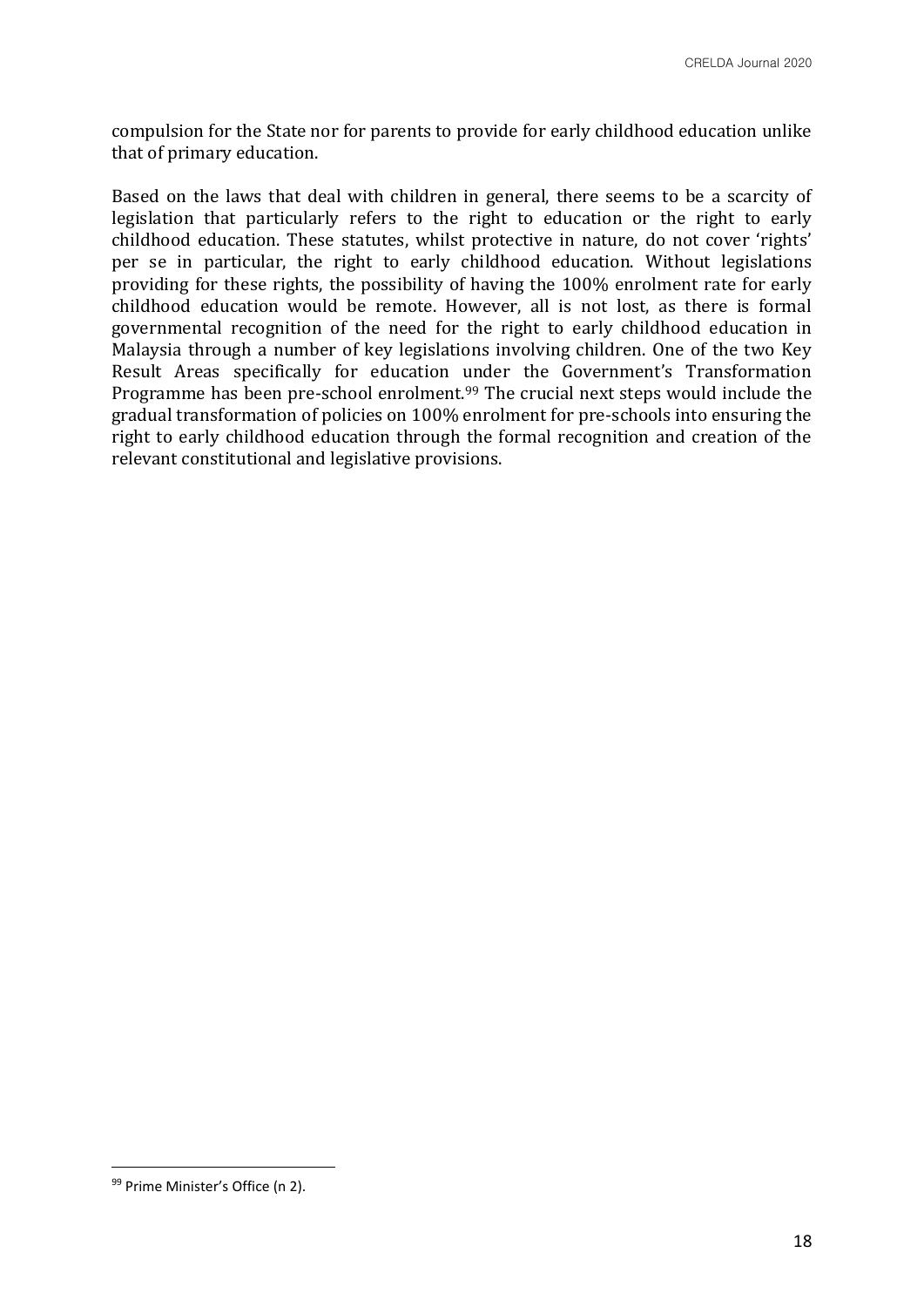#### **References**

Adoption Act 1952.

- Alexander, G, 'Child's Rights in their early years: from plaiting fog to knitting treacle' in B Franklin (Hrsg.), *The handbook of child's rights. Comparative policy and practice*  (London Routledge 1995).
- *Alma Nudo Atenza v PP* [2019] 4 MLJ 1.
- Anon, 'Early Childhood Education and Care' (No. 4, 2012) Oireachtas Library & Research Service 3.
- Anon, 'The Establishment of the National Council for Children: A Way Forward for a Better Protection of the Child Welfare in Malaysia' (2016) Law Review 2603.
- Anon, 'Young Children and Their Services: Developing A European Approach, A *Children In Europe Policy* Paper' (Children in Europe Policy Paper, 2008) (*www.childrenineurope.org*)

<http://www.grandirabruxelles.be/Publications/Europe/policydocEN.pdf> accessed 15 September 2019.

Anti-Trafficking in Persons and Anti- Smuggling of Migrants Act 2007.

- ASEAN Human Rights Declaration (adopted 18 Nov 2012) Phnom Penh, Cambodia (2012) (AHRD).
- Births and Deaths Registration Act 1957.
- Britto PR, 'Early Moments Matter for Every Child UNICEF for Every Child' (2017) UNICEF
- Britto, PR, *et al*, 'Nurturing Care: Promoting Early Childhood Development' (2017) 389 Advancing Early Childhood Development: From Science to Scale 91.
- Care Centre Act 1993.

Child Act 2001.

Child Protection System in Malaysia, *An Analysis of the System for Prevention and Response to Abuse, Violence and Exploitation against Children, Ministry of Women, Family and Community Development and UNICEF Malaysia* (2013) UNICEF Malaysia.

Children and Young Persons (Employment) Act 1966.

- Convention on the Elimination of All Forms of Discrimination Against Women (adopted 18 December 1979, entered into force 3 September 1981) 1249 UNTS 13 (CEDAW).
- Convention on the Elimination of All Forms of Racial Discrimination (adopted 21 December 1965, entered into force 4 January 1969) 660 UNTS 195 (ICERD).
- Convention on the Protection of the Rights of All Migrant Workers and Members of Their Families (adopted 18 December 1990, entered into force 1 July 2003) 2220 UNTS 39481 (CRMW).
- Convention on the Rights of Persons with Disabilities (adopted 13 December 2006, entered into force 3 May 2008) 2515 UNTS 3 (CRPD).
- Convention on the Rights of the Child (adopted 20 November 1989, entered into force 2 September 1990) 1577 UNTS 13 (CRC).
- Criminal Procedure Code.
- Curriculum Development Centre Ministry of Education Malaysia, *Malaysian Early Childhood Care and Education Policy Implementation Review 2007* (24 January 2008),

<https://www.academia.edu/9863151/Malaysian\_Early\_Childhood\_Care\_and\_E ducation\_Policy\_Review> accessed 23 August 2018.

Domestic Violence Act 1994.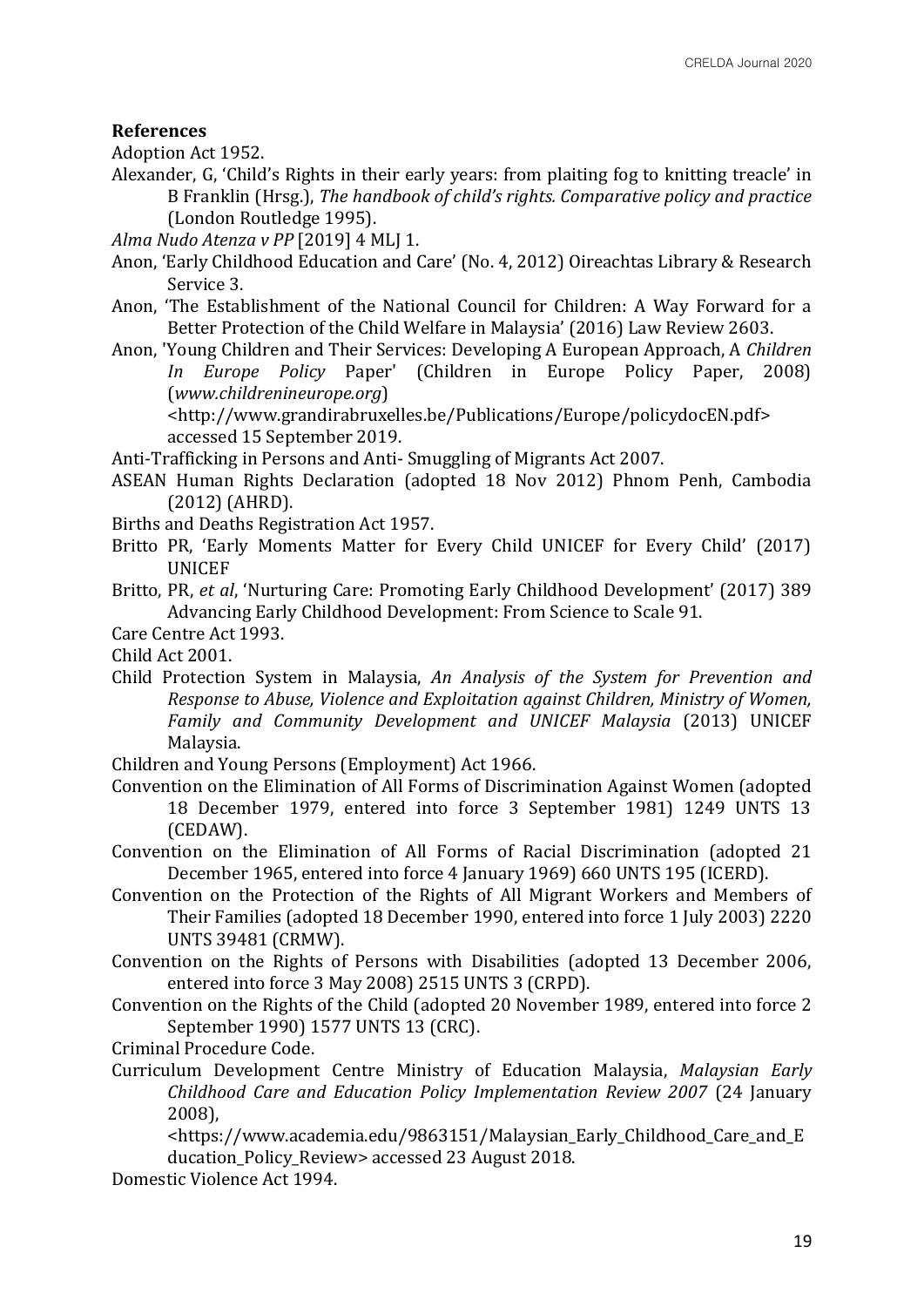Education Act 1996.

- Elliott A, 'Early Childhood Education Pathways to Quality and Equity for all Children' (2006) Australian Council for Educational Research (ACER)<https://research.acer.edu.au/cgi/viewcontent.cgi?article=1003&contex t=aer> accessed 13 May 2020.
- ESPACT: Education Services Provider, 'National Education System: The Education Act 1996 (EA1996)' <https://www.espact.com.my/national-education-system/theeducation-act-1996> accessed on 11th May 2020.
- Faruqi, SS, *Document of Destiny, The Constitution of the Federation of Malaysia* (Star Publication (Malaysia) Bhd. 2008).
- Fass, PS, 'A Historical Context for the United Nations Convention on the Rights of the Child' (2011) The Annals of the American Academy 27.
- Federal Constitution of Malaysia 1957,
- Fernandao, JM and Rajagopal, S, 'Fundamental Liberties in the Malayan Constitution and the Search For a Balance' (1956- 57) 13 (1) International Journal of Asia Pacific Studies <http://dx.doi.org/10.21315/ijaps2017.13.1.1 ,12> accessed 1 October 2019.
- Foong, L, *et al*, 'Private Sector Early Child Care and Education in Malaysia: Workforce Readiness for Further Education' (2018) 36 Kajian Malaysia 127.
- Guardianship of Infants Act 1961.
- Harding A, *Law, Government and the Constitution in Malaysia* (Malayan Law Journal Sdn. Bhd. 1996).
- Heckman JJ, 'The economics of inequality: The value of early childhood education' (Spring 2011) American Educator 31.
- Herczog M, 'Right of the Child and Early Childhood Education and Care in Europe' (2012) 47 (4) European Journal of Education 542.
- International Covenant on Civil and Political Rights (adopted 16 December 1966, entered into force 23 March 1976) 999 UNTS 171 (ICCPR).
- International Covenant on Economic Social and Cultural Rights (adopted 16 December 1966, entered into force 3 January 1976) 999 UNTS 993 (ICESCR).
- International Labour Office, *Right Beginnings: Early Childhood Education and Educators: Global Dialogue Forum on Conditions of Personnel in Early Childhood Education* (International Labour Office, Sectoral Activities Department 2012) <https://www.ohchr.org/Documents/Issues/Education/QuestionnaireEducatio n/ILOPartIIIOfIV.pdf> accessed 13 May 2020.
- Kahar, R and Zin, NM, 'Child Related Policy and Legislative Reforms in Malaysia' (2011) 8 International Journal of Social Policy and Society 21.
- Kosher, H, *Children's Rights and Social Work* (Springer, 2016).
- Law Commission of India report No 259, Early Childhood Development and Legal Entitlement August 2015.
- Lundy L, Orr K and Shier H, "*Children's Education Rights Global Perspective", Handbook on Children's Rights: Global and Multidisciplinary Perspectives* (Routledge, Abingdon 2017).
- Marope, PTM and Kaga, Y, *Investing against Evidence - The Global State of Early Childhood Care and Education* (2015) UNESCO Publishing: United Nations Educational, Scientific and Cultural Organization <http://unesdoc.unesco.org/images/0023/002335/233558E.pdf> accessed 29 September 2019.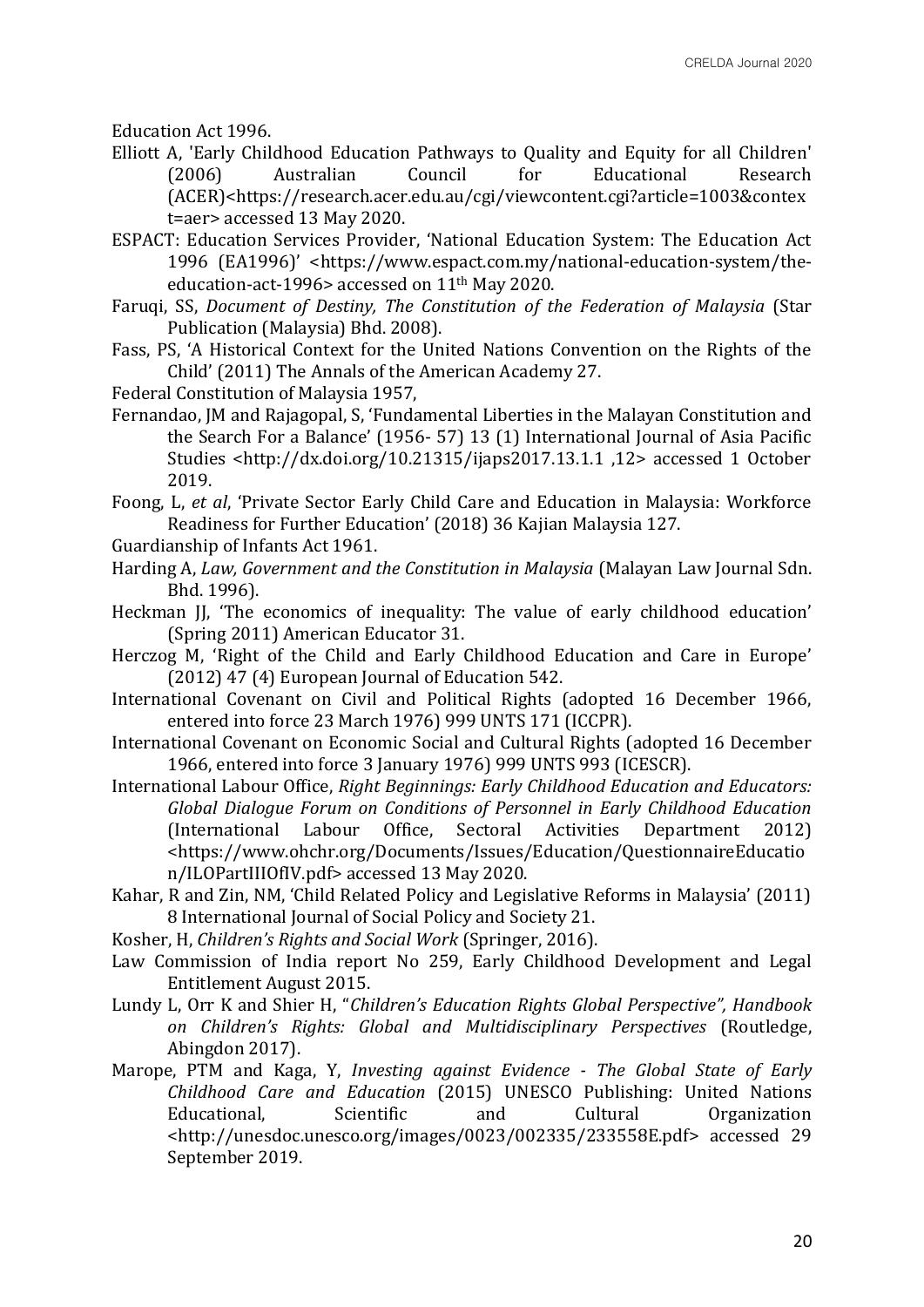May, H and Mitchell L, *Strengthening Early Childhood Education in Aotearoa New Zealand Report on Quality Public Early Childhood Education* (NZ 2009) Wellington: NZEI Te Rui Roa.

Melhuish, EC, 'Preschool matters' (2011) Science 300.

- Ministry of Education Malaysia, *Education for All 2015: National Review Report Malaysia*  (UNESDOC Database, 2015) <http://unesdoc.unesco.org/images/0022/002297/229719E.pdf> accessed 29 September 2019.
- Ministry of Education Malaysia, *Malaysia Education for All: Mid-Decade Assessment Report 2000-2007 - Reaching the Unreached* (UNESDOC Database, 2008) <http://unesdoc.unesco.org/images/0022/002217/221790e.pdf> accessed 23 August 2018.
- Ministry of Education Malaysia: Educational Planning and Research Division, *Quick Facts 2017,* (Malaysia Educational Statistics, 2017).

*Mohini Jain (Miss) v State of Karnataka and Others* [1992] 3 SCC 666.

- Mustafa, LM and Azman MN, 'Preschool Education in Malaysia: Emerging Trends and Implications for the Future' (2013) American Journal of Economics 347.
- One ST, 'Defining rights: Children's rights in theory and in practice' (March 2011) 2 (4) He Kupu: The Word 41.

Penal Code.

*PP v Rajappan* [1986] 1 MLJ 152.

- Prime Minister's Office, Malaysian Education Blueprint 2017, <https://www.moe.gov.my/index.php/en/dasar/pelan-pembangunan
	- pendidikan-malaysia-2013-2025> accessed on 21 November 2018.
- Quennerstedt, A, Robinson, C, I'Anson J, 'The UNCRC: The Voice of Global Consensus on Children's Rights?' (2018) 36 (1) Nordic Journal of Human Rights 38.
- Reynolds, AJ, Ou, SR and Temple JA, 'A Multicomponent, PreSchool to Thirds Grade Preventive Intervention and Educational Attainment at 35 years of Age' (2018) JAMA Pediatrics 247.

Sexual Offences Against Children Act 2017.

- Shafiq, MN, Devercelli, AE and Valerio, A, 'Are There Long-Term Benefits from Early Childhood Education in Low- and Middle-Income Countries?' (August 2018) <https://epaa.asu.edu/ojs/article/view/3239> accessed 28 May 2020.
- UN Committee on the Rights of the Child (CRC), *General comment No. 7 (2005): Implementing Child Rights in Early Childhood* (2006) United Nations <https://www.refworld.org/docid/460bc5a62.html> accessed 29 September 2019.
- UN Economic and Social Council, 'General Comment No. 13: The Right to Education (Art. 13 of the Covenant)' (UN Committee on Economic, Social and Cultural Rights (CESCR) 1999) E/C.12/1999/10.
- UNICEF, *A Guide to General Comment 7: Implementing Child Rights in Early Childhood*  (2006) <https://www.unicef.org/earlychildhood/files/Guide\_to\_GC7.pdf)> accessed 30 September 2019.
- United Nations Educational, Scientific and Cultural Organization (UNESCO), *Right to Education Handbook* (2019).
- United Nations Educational, Scientific and Cultural Organization, 'Education for All 2000-2015: Achievements and Challenges' (UNESCO Publishing 2015) <https://en.unesco.org/gem-report/report/2015/education-all-2000-2015 achievements-and-challenges> accessed 13 December 2019.